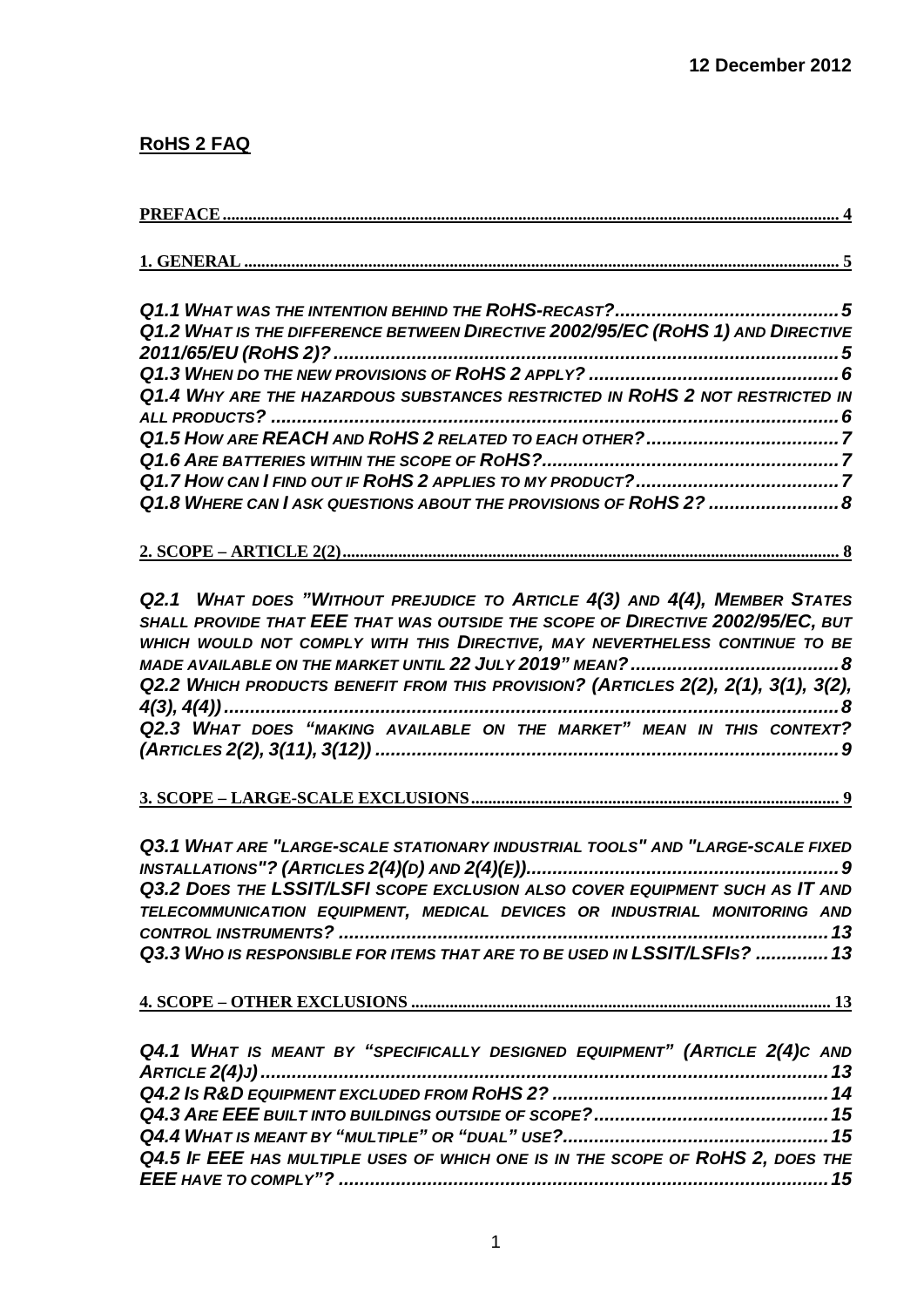| Q4.6 CAN MULTIPLE USE EEE THAT IS NON-COMPLIANT BE SOLD FOR THE USE IN EXCLUDED |
|---------------------------------------------------------------------------------|
|                                                                                 |
|                                                                                 |
|                                                                                 |
| Q5.2 WHAT ARE THE REQUIREMENTS FOR INTERNAL WIRES AND INTERNAL CABLES? 16       |
|                                                                                 |
|                                                                                 |
| Q6.1 WHICH TYPES OF EQUIPMENT BENEFIT FROM THE EXCLUSIONS FROM THE SCOPE? 16    |
| Q6.2 HOW DO I DECIDE WHICH CATEGORY OF EEE A PRODUCT FALLS IN?  17              |
| Q6.3 DOES ROHS 2 APPLY TO EEE FOR PROFESSIONAL AND INDUSTRIAL USE?  18          |
|                                                                                 |
|                                                                                 |
|                                                                                 |
|                                                                                 |
| Q6.9 HOW SHOULD "PROFESSIONAL USE" BE INTERPRETED? DOES IT APPLY ONLY AT THE    |
|                                                                                 |
|                                                                                 |
|                                                                                 |
|                                                                                 |
| Q7.2 WHAT DOES DEPENDENT ON ELECTRIC CURRENTS OR ELECTROMAGNETIC FIELDS         |
|                                                                                 |
|                                                                                 |
|                                                                                 |
| 8. CE MARKING, CONFORMITY ASSESSMENT PROCEDURES INCLUDING REQUIRED              |
| TECHNICAL DOCUMENTATION AND DECLARATION OF CONFORMITY  21                       |
|                                                                                 |
|                                                                                 |
| Q8.3 WHAT DO INEED TO INCLUDE IN MY TECHNICAL DOCUMENTATION? 22                 |
|                                                                                 |
| Q8.5 DO SPARE PARTS AND SUB-ASSEMBLIES NEED TO BE CE MARKED AND HAVE A DOC?22   |
| Q8.6 DO I NEED TO CE MARK AND HAVE A DOC FOR ROHS 2 FOR EQUIPMENT IN            |
| CATEGORIES 8 AND 9 AND OTHER EQUIPMENT NEWLY ENTERING THE SCOPE BEFORE THE      |
|                                                                                 |
| Q8.7 HOW DO I KNOW IF A PRODUCT IS ALREADY COMPLIANT WITH THE SUBSTANCE         |
| Q8.8 In TERMS OF CE MARKING, IS "FINISHED PRODUCT" (ARTICLE 7(C)) AND "FINISHED |
|                                                                                 |
| Q8.9 IF ROHS 2 APPLIES TO A WHOLE PRODUCT, SHOULD I PREPARE A DOC AND CE        |
|                                                                                 |
| Q8.10 HOW CAN HARMONISED STANDARDS BE USED TO DEMONSTRATE COMPLIANCE?24         |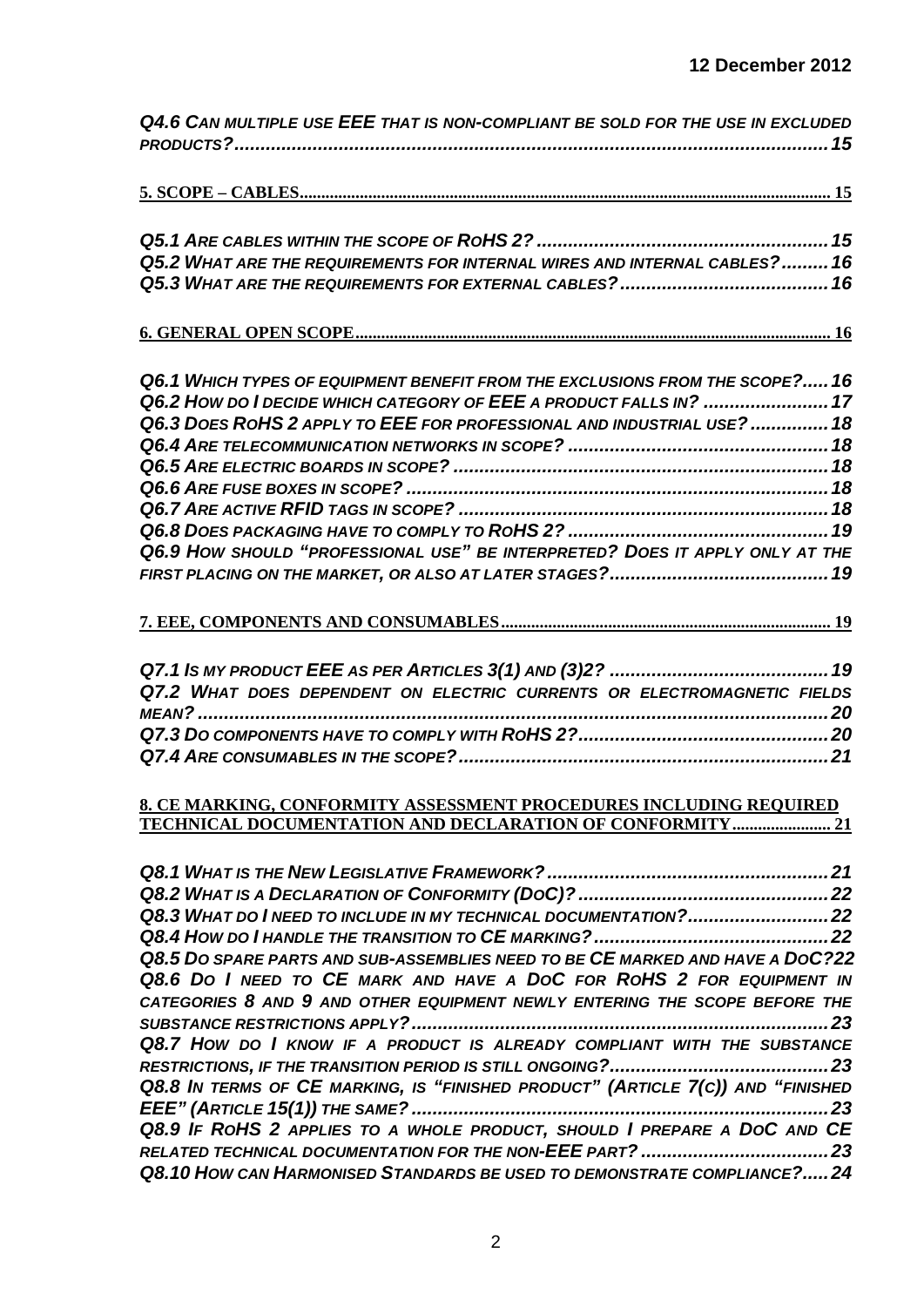| Q8.11 WHAT DOES A CE MARK ON EEE MEAN WITH REGARD TO THE RESTRICTED          |  |
|------------------------------------------------------------------------------|--|
|                                                                              |  |
|                                                                              |  |
| Q8.13 CONSIDERING THE TIME SPAN BETWEEN A PRODUCT BEING PLACED ON THE MARKET |  |
| AND BEING EXAMINED BY A DISTRIBUTOR, WHEN DOES THE PRODUCT NEED TO BE IN     |  |
|                                                                              |  |
| Q8.14 WHAT ARE THE PRODUCT MARKING REQUIREMENTS FOR TRACEABILITY REASONS?.24 |  |

# **[9. SUBSTANCE RESTRICTIONS AND EXEMPTIONS](#page-24-0) ................................................................ 25**

| Q9.1 WHAT IS THE DIFFERENCE BETWEEN ROHS 1 AND ROHS 2 REGARDING REQUIREMENTS      |
|-----------------------------------------------------------------------------------|
| 25                                                                                |
| Q9.2 ARE EXEMPTIONS GRANTED PER COMPANY, EQUIPMENT OR APPLICATION?  26            |
| Q9.3 IS IT POSSIBLE TO CHECK IF AN EXEMPTION HAS BEEN APPLIED FOR?  26            |
| Q9.4 HOW WILL RECENT EXEMPTIONS GRANTED UNDER ROHS 1 APPLY TO ROHS 2?  26         |
| Q9.5 DOES THE EXCLUSION GRANTED BY ARTICLE $4(4)(F)$ APPLY TO ALL EXPIRED         |
| EXEMPTIONS, IRRESPECTIVE OF WHETHER OR NOT THE TEXT IN ANNEX III OR IV EXPLICITLY |
| 27                                                                                |
| Q9.6 WHAT ARE THE MAXIMUM CONCENTRATION VALUES FOR THE RESTRICTED                 |
|                                                                                   |
| Q9.7 DO THE SUBSTANCE RESTRICTIONS APPLY TO THE PRODUCTION PROCESS?27             |
|                                                                                   |
| Q9.9 ARE THERE SIMPLE METHODS FOR THE ANALYSIS OF HEXAVALENT CHROMIUM IN          |
| 28                                                                                |
| Q9.10 HOW THICK DOES A COATING HAVE TO BE IN ORDER TO BE A HOMOGENOUS             |
| 28<br>MATERIAL?                                                                   |
| 28                                                                                |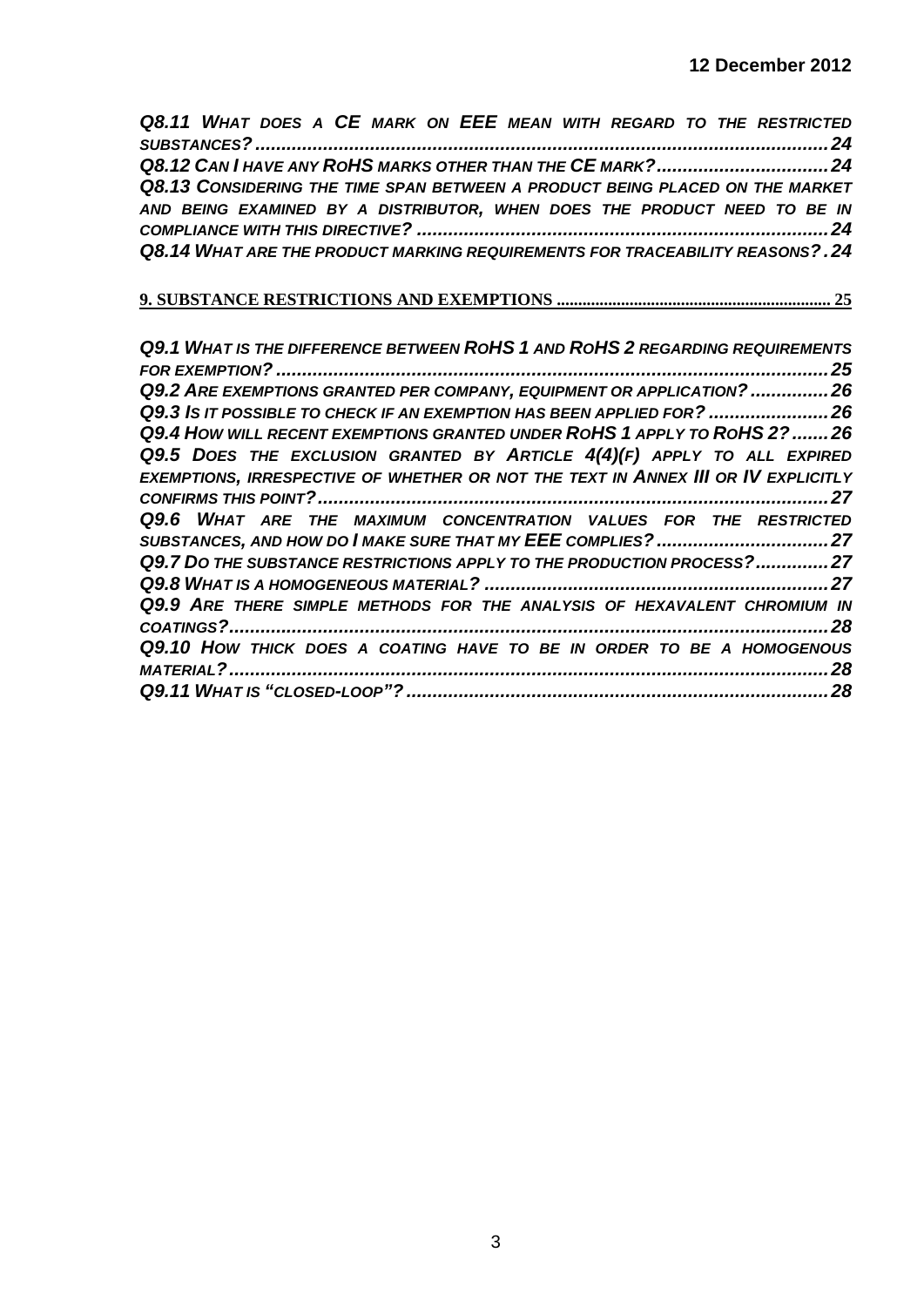#### <span id="page-3-0"></span>**Preface**

In this document, Directive 2002/95/EC on the restriction of the use of certain hazardous substances in electrical and electronic equipment (EEE) is referred to as RoHS 1 and the recast Directive 2011/65/EU is referred to as RoHS 2.

Directive 2011/65/EU entered into force on 21<sup>st</sup> July 2011 and requires Member States to transpose the provisions into their respective national laws by  $2^{nd}$  January 2013. The RoHS 2 Directive is part of the European Union's horizontal waste management legislation.

This Frequently Asked Questions (FAQ) document is principally intended to help economic operators interpret the provisions of RoHS 2 in order to ensure compliance with the Directive's requirements. However, the Directive being addressed only to the Member States, the rights and obligations for private parties exclusively flow from the measures enacted by the authorities of the Member States to implement it.

The FAQ is considered a 'living document' and may be revised in the future, according to the experience with the implementation and review of RoHS 2.

These FAQ reflect the views of DG Environment and as such are not legally binding: binding interpretation of EU legislation is the exclusive competence of the Court of Justice of the European Union.

These FAQ should be read in conjunction with the general principles of the New Legislative Framework (NLF) and the Commission's guide to the implementation of directives based on the New Approach and the Global Approach (hereafter referred to as the Blue Guide)<sup>[1](#page-3-1)</sup>.

The Commission launched a second impact assessment study on the scope changes going beyond the original recast proposal. The results of this study will be the basis for the 2014 scope review, which may lead to scope related adjustments.

<span id="page-3-2"></span><span id="page-3-1"></span> <sup>1</sup> <http://ec.europa.eu/enterprise/policies/single-market-goods/documents/blue-guide/>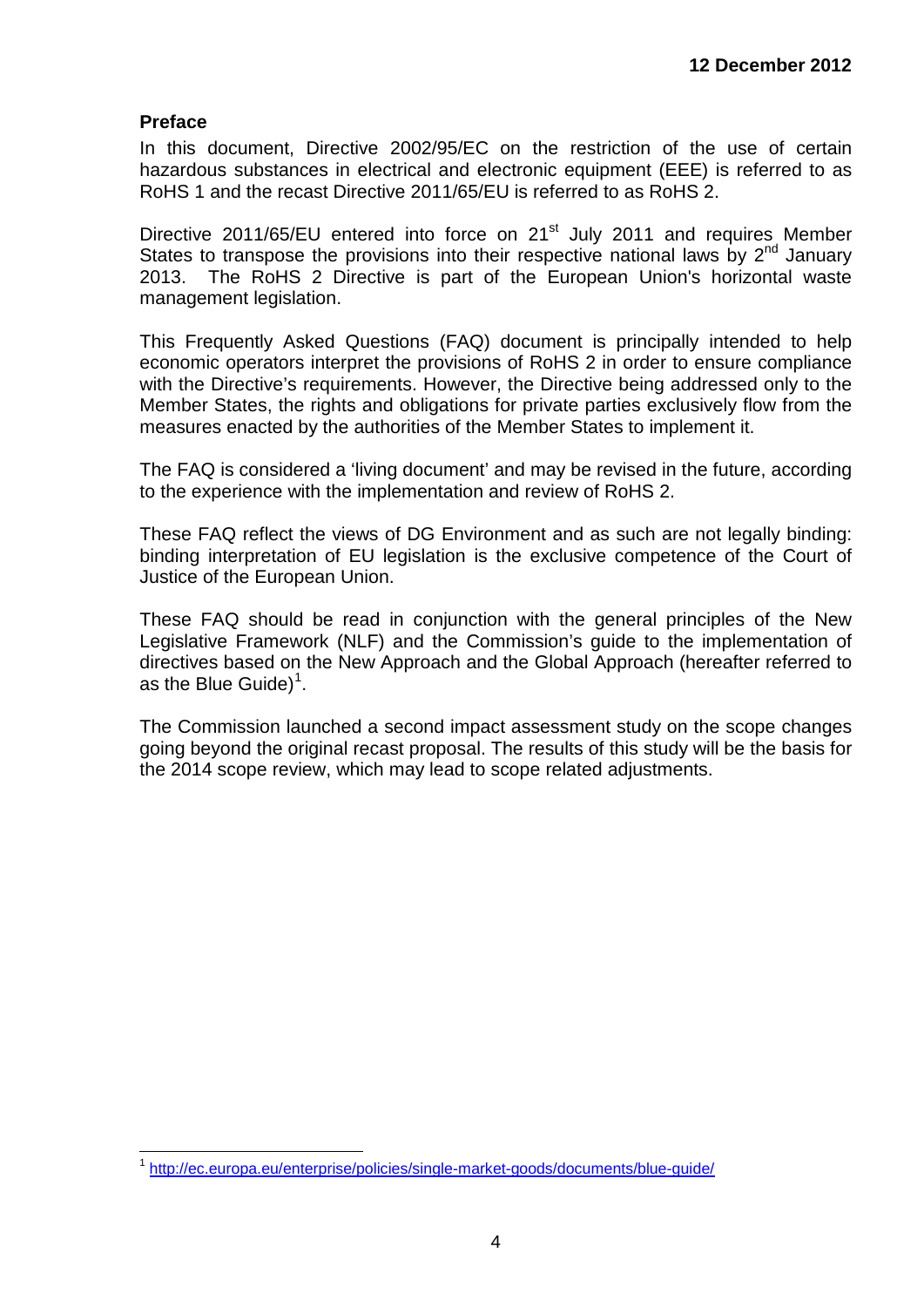## <span id="page-4-0"></span>**1. General**

### <span id="page-4-1"></span>*Q1.1 What was the intention behind the RoHS-recast?*

The RoHS-recast was mainly aimed at

- $\triangleright$  developing better regulatory conditions. That means a simple, effective and enforceable Directive;
- $\triangleright$  increasing the level of legal clarity and certainty, including the facilitation of its harmonised enforcement;
- $\triangleright$  the adaptation of the Directive to the technical and scientific progress concerning the use of hazardous substances in EEE particularly in medical devices and monitoring and control instruments;
- $\triangleright$  aligning and harmonising RoHS with other EU legislation, such as the New Legislative Framework - 'Marketing of Products Package',  $REACH<sup>2</sup>$  $REACH<sup>2</sup>$  $REACH<sup>2</sup>$ , the ErP Directive<sup>[3](#page-4-3)</sup> and legislation related to management of waste from EEE with the objective to reduce administrative burden and to increase cost effectiveness;
- $\triangleright$  harmonising the implementation made in the different Member States; and
- $\triangleright$  preventing risks to human health and the environment, with a particular focus on workers involved in the management of electronic waste.

#### <span id="page-4-2"></span>*Q1.2 What is the difference between Directive 2002/95/EC (RoHS 1) and Directive 2011/65/EU (RoHS 2)?*

There are key differences between RoHS 1 and RoHS 2 in the following areas:

- 1. Scope
	- $\triangleright$  a gradual extension of the requirements to all electrical and electronic equipment (EEE), cables and spare parts with a view to full compliance (except some exclusions<sup>[4](#page-4-4)</sup> that are explicitly stated in Article 2(4)) by  $22^{nd}$ July 2019;
	- $\triangleright$  a clarification of important definitions (Article 3);
	- $\triangleright$  provision for a review of the scope no later than July 2014
- 2. Restriction of new substances
	- $\triangleright$  a methodology for the assessment of new hazardous substances in EEE with a view to restriction mainly based on waste-related criteria;
	- $\triangleright$  a review of the list of restricted substances carried out by the Commission by July 2014, and periodically thereafter;
	- $\triangleright$  an opportunity for Member States to propose new substance restrictions;
- 3. Exemptions:
	- $\triangleright$  clearer and more transparent rules for granting, renewing or deleting exemptions;
	- $\triangleright$  obligation of manufacturers to apply for exemptions and to carry out the necessary assessment

 $2$  Regulation (EC) No 1907/2006 of the European Parliament and of the Council of 18 December 2006 concerning the Registration, Evaluation, Authorisation and Restriction of Chemicals (REACH), establishing a European Chemicals Agency.

<span id="page-4-3"></span> $3$  Directive 2009/125/EC of the European Parliament and of the Council of 21 October 2009 establishing a framework for the setting of ecodesign requirements for energy-related products.

<span id="page-4-4"></span>In principle, these scope exclusions can apply to any of the Annex I product categories.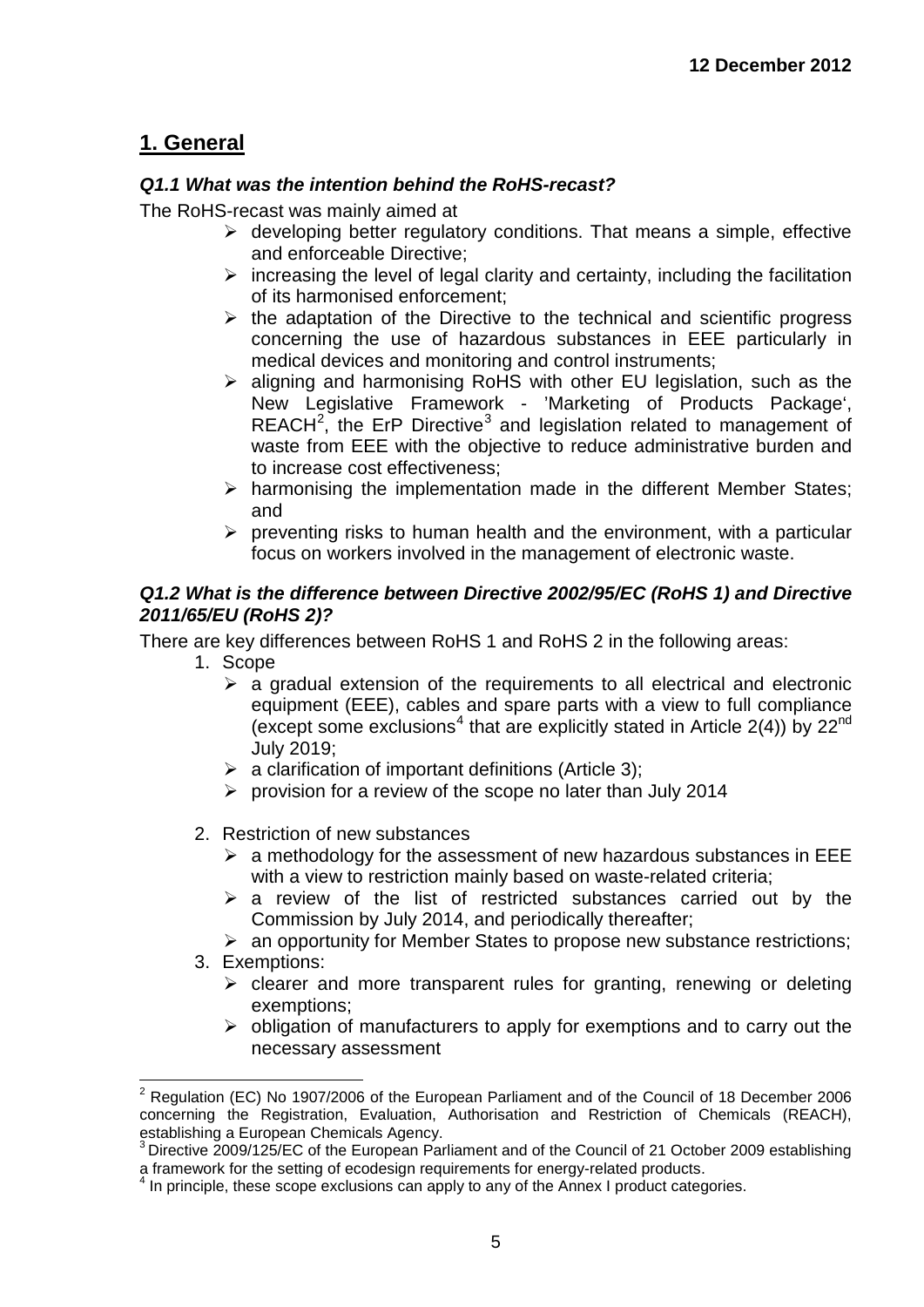- 4. Coherence with other EU-Legislation:
	- $\triangleright$  New Legislative Framework (CE marking and Declaration of Conformity); and
	- $\triangleright$  Regulation (EC) No 1907/2006 on the Registration, Evaluation, Authorisation and Restriction of Chemicals (REACH).

#### <span id="page-5-0"></span>**Q1.3 When** *do the new provisions of RoHS 2 apply?*

RoHS 2 entered into force on 21<sup>st</sup> July 2011 and must be transposed into national laws by 2<sup>nd</sup> January 2013. At that time RoHS 1 will be repealed.

From  $22<sup>nd</sup>$  July 2014 the substance restrictions will gradually be extended to new product categories. The provisions of RoHS 2 will also apply for these types of  $EEE<sup>5</sup>$  $EEE<sup>5</sup>$  $EEE<sup>5</sup>$ from the dates mentioned below:



Cables, spare parts for the repair, the reuse, the updating of functionalities or upgrading of capacity for a specific product category, must comply from the same date as their respective product category. Following the principle of 'repair as produced', spare parts for the specific products already on the market before the dates mentioned above are exempted.

The requirements for CE marking and Declaration of Conformity are effective from 3<sup>rd</sup> January 2013 (for applicability see section 8 of this document).

#### <span id="page-5-1"></span>*Q1.4 Why are the hazardous substances restricted in RoHS 2 not restricted in all products?*

One of the prime objectives of RoHS 2 is to address concerns related to the increasing volume of waste electrical and electronic equipment (WEEE) arising in the EU. Hazardous substances in this type of equipment could be released during waste management processes and could give rise to damage to human health and the environment. The most effective way to address this concern is to restrict the use of

<span id="page-5-2"></span> $5$  Please note that the scope of EEE in RoHS 2 has been clarified and there may be differing interpretations of the old scope in various Member States. This may affect the date of applicability of the provisions of RoHS 2.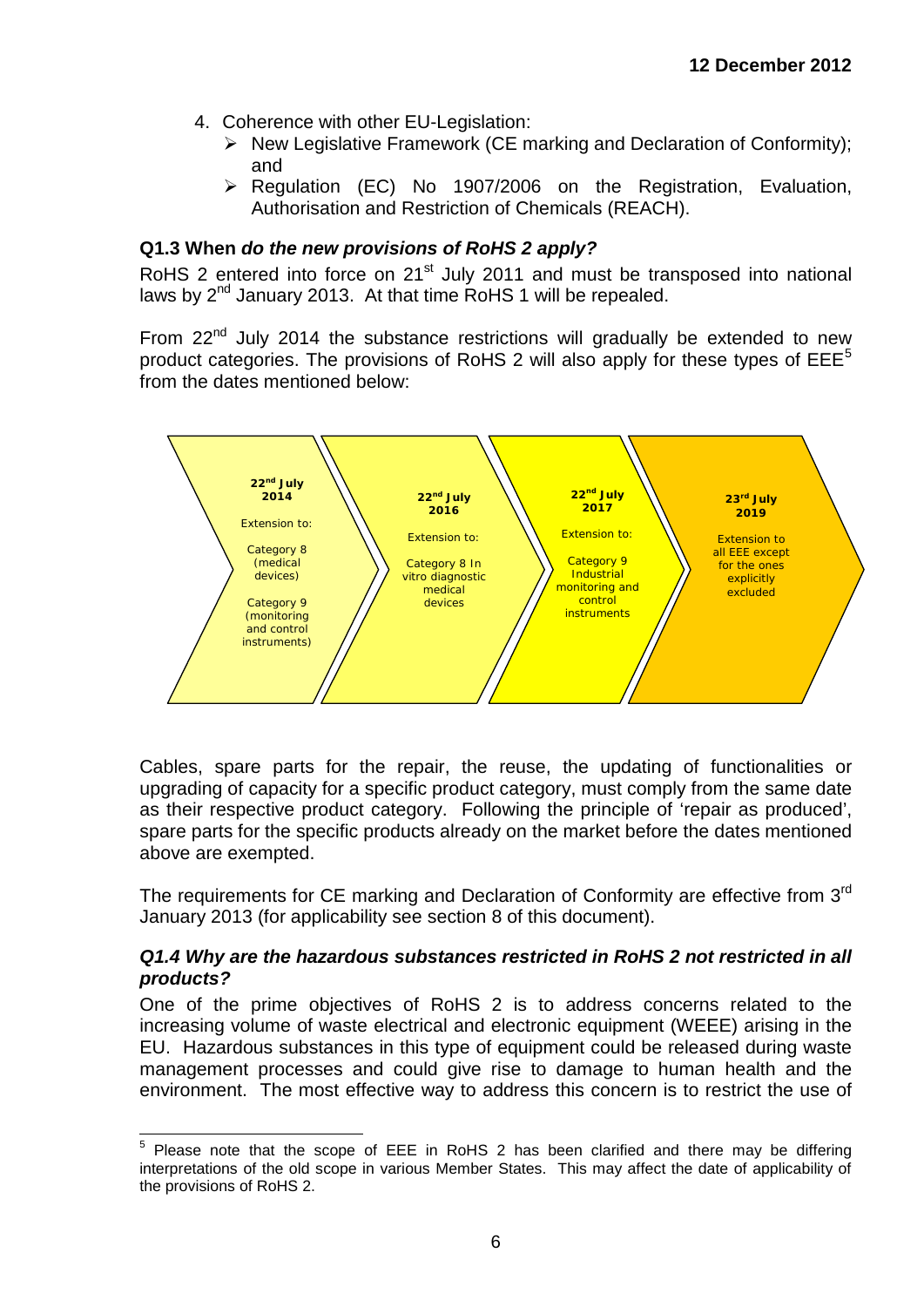the hazardous substances at the point of manufacture. Restricting the use of hazardous substances in EEE at the point of manufacture also reduces the potential exposure of hazardous substances during the use phase where dermal, oral and inhalation exposure can occur. The EU has also legislated on hazardous substances in relation to other priority waste streams, such as end-of-life vehicles, batteries and packaging.

### <span id="page-6-0"></span>*Q1.5 How are REACH and RoHS 2 related to each other?*

RoHS and REACH are two different acts with different scopes and objectives. RoHS 2 is a sector specific directive laying down rules on the restriction of certain hazardous substances in EEE, while REACH is a general act regulating registration, evaluation, authorization and restriction of chemical substances.

RoHS 2 does not affect the application of REACH, and vice-versa, with regard to the restriction of substances in EEE. When overlaps occur, the strongest restriction (i.e. the lowest maximum concentration) should be applied. Furthermore, exemptions from the substance restrictions in RoHS 2 may not be granted if they result in a weakening of the environmental and human health protection afforded by REACH.

Recital 28 in RoHS 2 requires that during the review of the Directive, a thorough analysis of its coherence with REACH shall be carried out by the Commission. To secure coherence between RoHS 2 and REACH:

- both the methodology for prospective substance restrictions and the criteria for granting exemptions should be coherent with REACH.
- the available information according to the REACH procedures shall be used for future substance related RoHS amendments.

The first review of RoHS 2 is due by July 2014 and will also address the development of a methodology for any future amendments to the list of restricted substances.

#### <span id="page-6-1"></span>*Q1.6 Are batteries within the scope of RoHS?*

No. Recital 14 of RoHS 2 specifically states that RoHS should apply without prejudice to the Batteries Directive. Recital 29 of the batteries and accumulators directive  $(2006/66/EC<sup>6</sup>)$  $(2006/66/EC<sup>6</sup>)$  $(2006/66/EC<sup>6</sup>)$  states RoHS does not apply to batteries and accumulators used in electrical and electronic equipment.

#### <span id="page-6-2"></span>*Q1.7 How can I find out if RoHS 2 applies to my product?*

To find out if the requirements of RoHS 2 apply to your product follow the decision tree below:

<span id="page-6-3"></span> <sup>6</sup> Directive 2006/66/EC of the European Parliament and of the Council of 6 September 2006 on batteries and accumulators and waste batteries and accumulators and repealing Directive 91/157/EEC.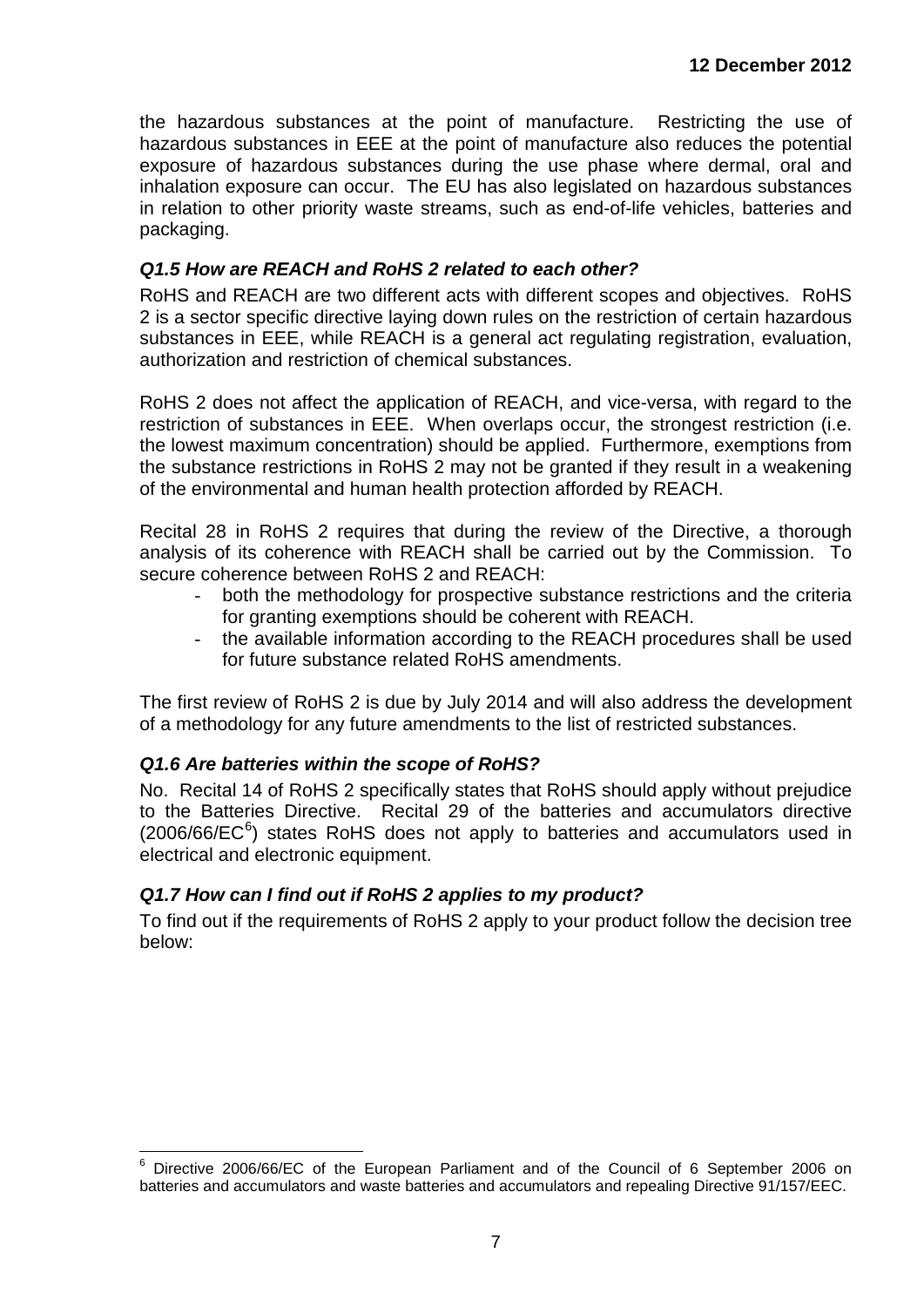

## <span id="page-7-0"></span>*Q1.8 Where can I ask questions about the provisions of RoHS 2?*

If you have any questions, please contact DG Environment. Alternatively, a list of national authorities can be found here:

[http://ec.europa.eu/environment/waste/weee/pdf/contacts\\_ms\\_rohs.pdf](http://ec.europa.eu/environment/waste/weee/pdf/contacts_ms_rohs.pdf)

## <span id="page-7-1"></span>**2. Scope – Article 2(2)**

<span id="page-7-2"></span>*Q2.1 What does "Without prejudice to Article 4(3) and 4(4), Member States shall provide that EEE that was outside the scope of Directive 2002/95/EC, but which would not comply with this Directive, may nevertheless continue to be made available on the market until 22 July 2019" mean?* 

Article  $2(2)^7$  $2(2)^7$  of RoHS 2 states that non-compliant EEE that were outside the scope of RoHS 1 but inside the scope of RoHS 2 must be granted full market access until 22 July 2019, unless the granted transition period is limited via Articles 4(3) and 4(4).

#### <span id="page-7-3"></span>*Q2.2 Which products benefit from this provision? (Articles 2(2), 2(1), 3(1), 3(2), 4(3), 4(4))*

All category 11 products may benefit from the transitional period of Article 2(2), but also products in other categories that only now fall within the scope of RoHS 2 due to

<span id="page-7-4"></span> $7$  Commission Declaration on the scope (Article 2(2)):

[http://www.europarl.europa.eu/sides/getDoc.do?pubRef=-//EP//TEXT+TA+P7-TA-2010-](http://www.europarl.europa.eu/sides/getDoc.do?pubRef=-//EP//TEXT+TA+P7-TA-2010-0431+0+DOC+XML+V0//EN#BKMD-9) [0431+0+DOC+XML+V0//EN#BKMD-9](http://www.europarl.europa.eu/sides/getDoc.do?pubRef=-//EP//TEXT+TA+P7-TA-2010-0431+0+DOC+XML+V0//EN#BKMD-9)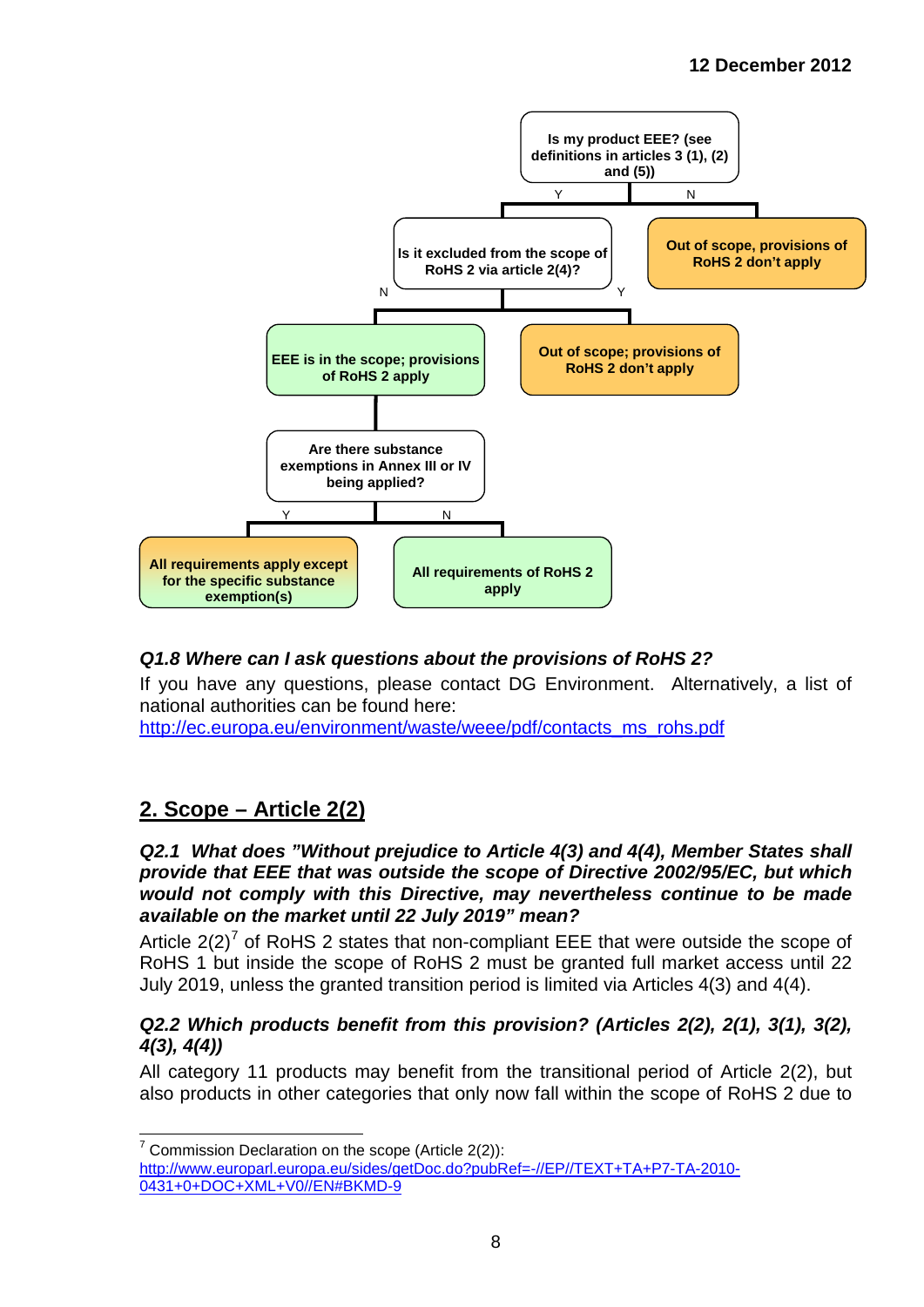a new scope related provision, such as the clarified definition of EEE, which comprises any piece of equipment that needs electric currents or electromagnetic fields for at least one intended function.<sup>[8](#page-7-4)</sup>

#### <span id="page-8-0"></span>*Q2.3 What does "making available on the market" mean in this context? (Articles 2(2), 3(11), 3(12))*

Making available on the market includes the placing on the market, i.e. the first making available (on the market) and all secondary market operations, for example resale. This means that the products benefiting from Article 2(2) will have full market access until 22 July 2019. However, after that date none of these products shall be allowed to remain on the market even if they have been placed there before that date. This means that the distribution chain within the EU must be clear of these non-compliant products by 22 July 2019.

The Commission addressed this issue in the second (ex post) impact assessment study on the scope changes.<sup>[9](#page-8-3)</sup> Based on the consultants' recommendations, the Commission will address this issue in the planned Commission impact assessment due in 2013 as a basis for a Commission proposal in the first half of 2014, under the RoHS 2 Article 24(1) mandate.

## *Q2.4 What does "non-compliant" mean? (Articles 2(2), 4(1), 4(2), 13, 15)*

Non-compliant means products that do not comply with the maximum concentration values, or that do not comply with the applicable procedural requirements under RoHS 2 (i.e. Declaration of Conformity and CE marking).

## <span id="page-8-1"></span>**3. Scope – Large-scale Exclusions**

#### <span id="page-8-2"></span>*Q3.1 What are "large-scale stationary industrial tools" and "large-scale fixed installations"? (Articles 2(4)(d) and 2(4)(e))*

Unlike RoHS 1, RoHS 2 has an open scope. However, several product groups are excluded from the RoHS 2 scope.<sup>[10](#page-8-4)</sup> Two of the exclusions listed in Article  $2(4)$  refer to combinations of EEE in a professional context, i.e. "large-scale stationary industrial tools" (Article 2(4)(d)) and "large-scale fixed installations" (Article 2(4)(e)).

Both terms are explained in the definitions (Articles 3(3) and 3(4)), however it is not explained what "large-scale" means. Both categories are combinations of various types of items, such as machinery, components etc. for permanent use at a specific place, installed and de-installed by professionals. Therefore the two categories may overlap. However, it is important to consider that the meaning of "large-scale" in absolute terms may be a different one for tools and installations, as there are differences between tools and installations.

<sup>&</sup>lt;sup>8</sup> Please note that the RoHS 1 scope was based on WEEE 1. Some Member States took a broader scope interpretation. As a result, how Article 2(2) is applied will also depend on Member States' implementation of RoHS 1.

<span id="page-8-4"></span><span id="page-8-3"></span> $9$  Final report: [http://rohs.biois.com/product-group-factsheets;](http://rohs.biois.com/product-group-factsheets) link at top of the page. See also preface.<br><sup>10</sup> In principle, exclusions can apply to any of the Annex I product categories.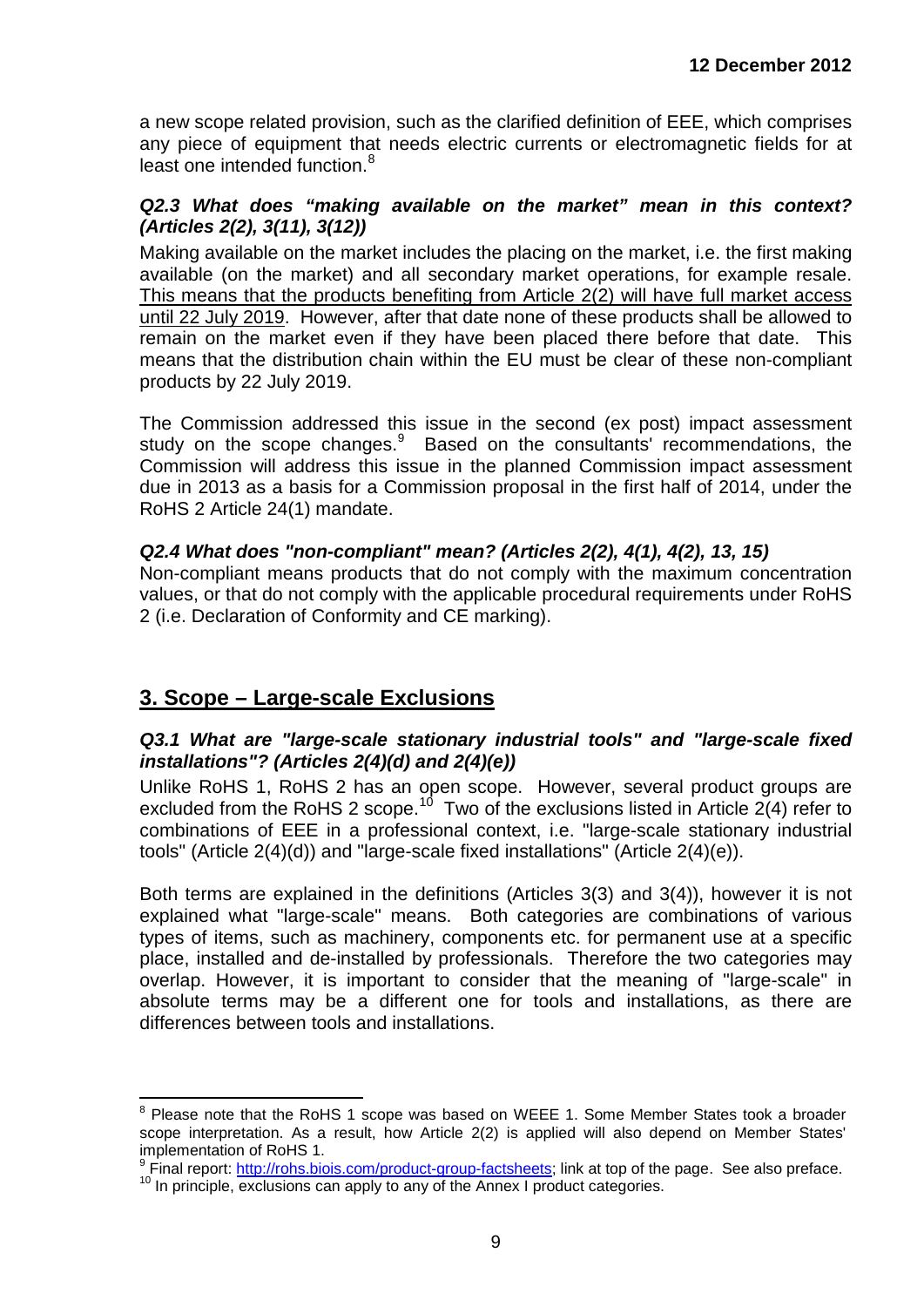Tools are essentially machines, stand-alone or assemblies, often with moving parts, and used for example for the treatment or manufacturing of materials and work pieces. The Machinery Directive<sup>[11](#page-8-4)</sup> can be used as guidance. Typical machine tools can also be part of fixed installations.

In order to benefit from either exclusion the tool or installation must meet all the respective requirements. As stated below, it has to be:

(Tool)

- an assembly of machines, equipment and/or components, functioning together for a specific application;
- permanently installed and de-installed by professionals at a given place;
- used and maintained by professionals in an industrial manufacturing facility or R&D facility;
- and it has to be large-scale;

(Installation)

- a combination of several types of apparatus and, where applicable, other devices;
- assembled, installed and de-installed by professionals;
- with the intention to be used permanently in a pre-defined and dedicated location;
- and it has to be large-scale.

"Large-scale" is part of both sets of requirements. Evidently, this draws a line between "larger" tools and installations benefiting from an exclusion, and otherwise similar, "smaller" equipment. "Large-scale" refers to dimensional or similar criteria as explained below, although this criterion is not specified in the RoHS 2.

**It is the responsibility of the manufacturer, importer, or any other economic operator involved to assess whether his tool or installation benefits from either exclusion.** Where a combination of equipment, components and sub-assemblies is being brought together or combined and placed on the market as a single piece of equipment or a manufacturing process line, then consideration could be given to application of other directives such as the Electromagnetic Compatibility (EMC), Low Voltage and Machinery Directives.

Due to the nature of both definitions, assigning broad types or classes of equipment to either category is not possible. Decisions are to be taken on a case-by-case basis considering all criteria in each definition. The purpose of the following non-exhaustive lists of examples and criteria is to support those decisions.

Examples of large-scale fixed installations (benefiting from an exclusion):

- Production and processing lines, including robots and machine tools (industrial, food, print media etc.);
- Passenger lifts;
- Conveyor transport systems;

<span id="page-9-0"></span> <sup>11</sup> <http://ec.europa.eu/enterprise/sectors/mechanical/documents/legislation/machinery/>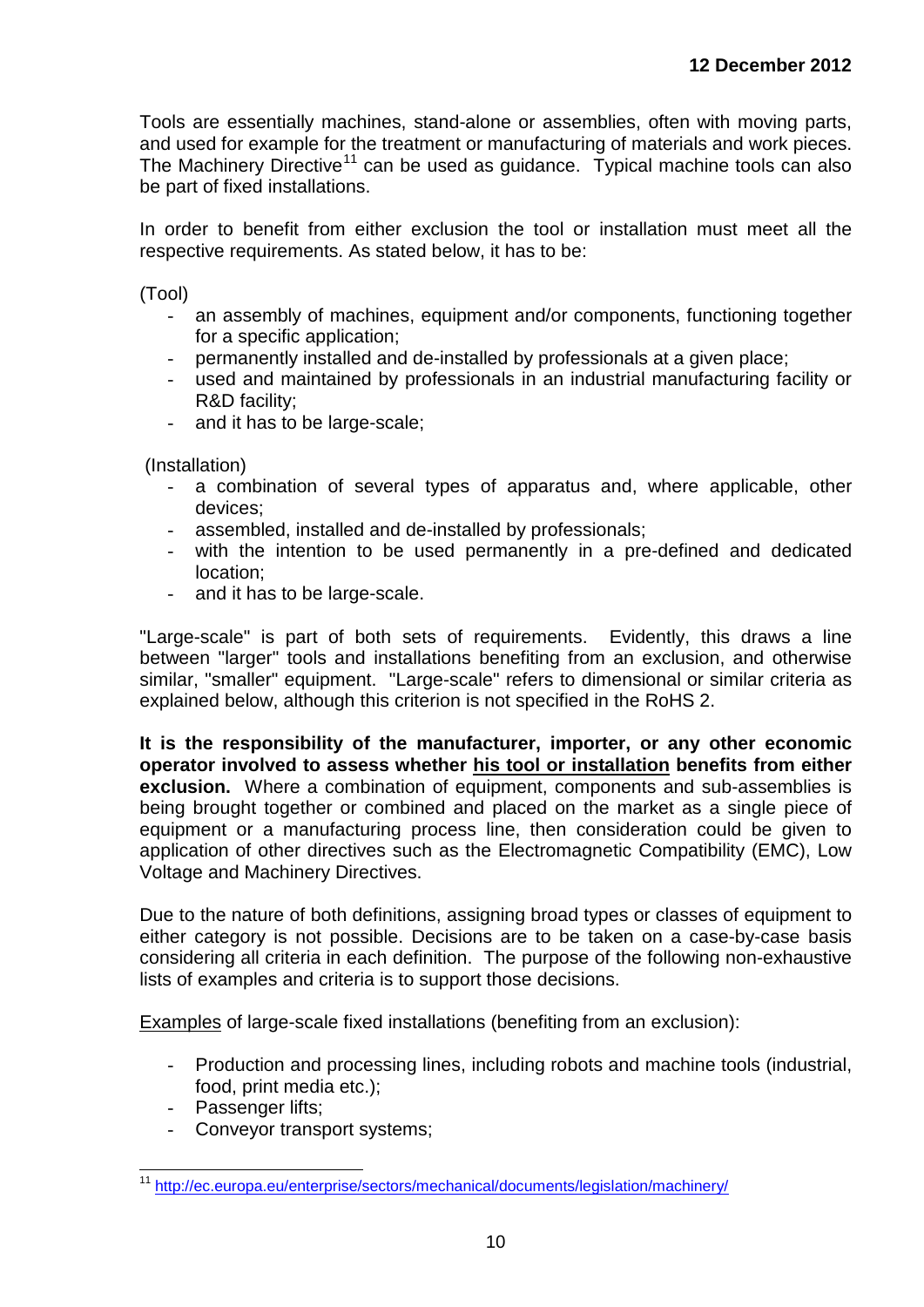- Automated storage systems;
- Electrical distribution systems such as generators;
- Railway signalling infrastructure:
- Fixed installed cooling, air conditioning and refrigerating systems or heating systems designed exclusively for non-residential use.

Examples of large-scale stationary industrial tools (benefiting from an exclusion):

- Machines for the industrial production and processing of materials and goods, such as
	- o CNC lathes;
	- o Bridge-type milling and drilling machines;
	- o Metal forming presses;
	- o Newspaper printing presses;
- Machines for the testing of work pieces, such as
	- o Electron beam, laser, bright light, and deep ultra violet defect detection systems;
	- o Automated integrated circuit board and printed wiring board testers;
- Cranes:
- Other machinery of similar size, complexity and weight.

Buildings and sites, chemical plants etc. are not installations; however they may contain various subsystems that can be addressed as installations or tools pursuant to RoHS 2. The key characteristic of a subsystem is that its elements are interdependent and connected. Some subsystems may be outside the scope of RoHS 2 from the start, as they do not comprise EEE, or may be excluded installations or tools. EEE that is specifically designed for such subsystems outside the scope of RoHS 2, also benefits from the exclusion via Article 2(4)(c).

As a general rule, bench top tools and IT equipment do not fall within the category of large-scale stationary industrial tools.

Tools and installations that do not fall within the examples above should be assessed individually with respect to the wording of the exclusions. **The burden of proof is with the responsible economic operator.** Where a tool or installation does benefit from the exclusion, all its constituent components that are part of it when placed on the market are also excluded.

Machinery that has partial mobility, for example semi-mobile machinery running on rails, can be of 'permanent use'. On the other hand, EEE that is intended to be used on different sites during its life is not considered as permanent. It is an indicator of permanent use if the equipment is not readily re-locatable (or 'mobile intended') and if it is intended for use at one single location.

As for the industrial context for professional installation and de-installation, scenarios such as the need for special assembling equipment, required permits, if the commissioning is a professional engineering exercise, specialised training, considerable installation time etc. can be indicators.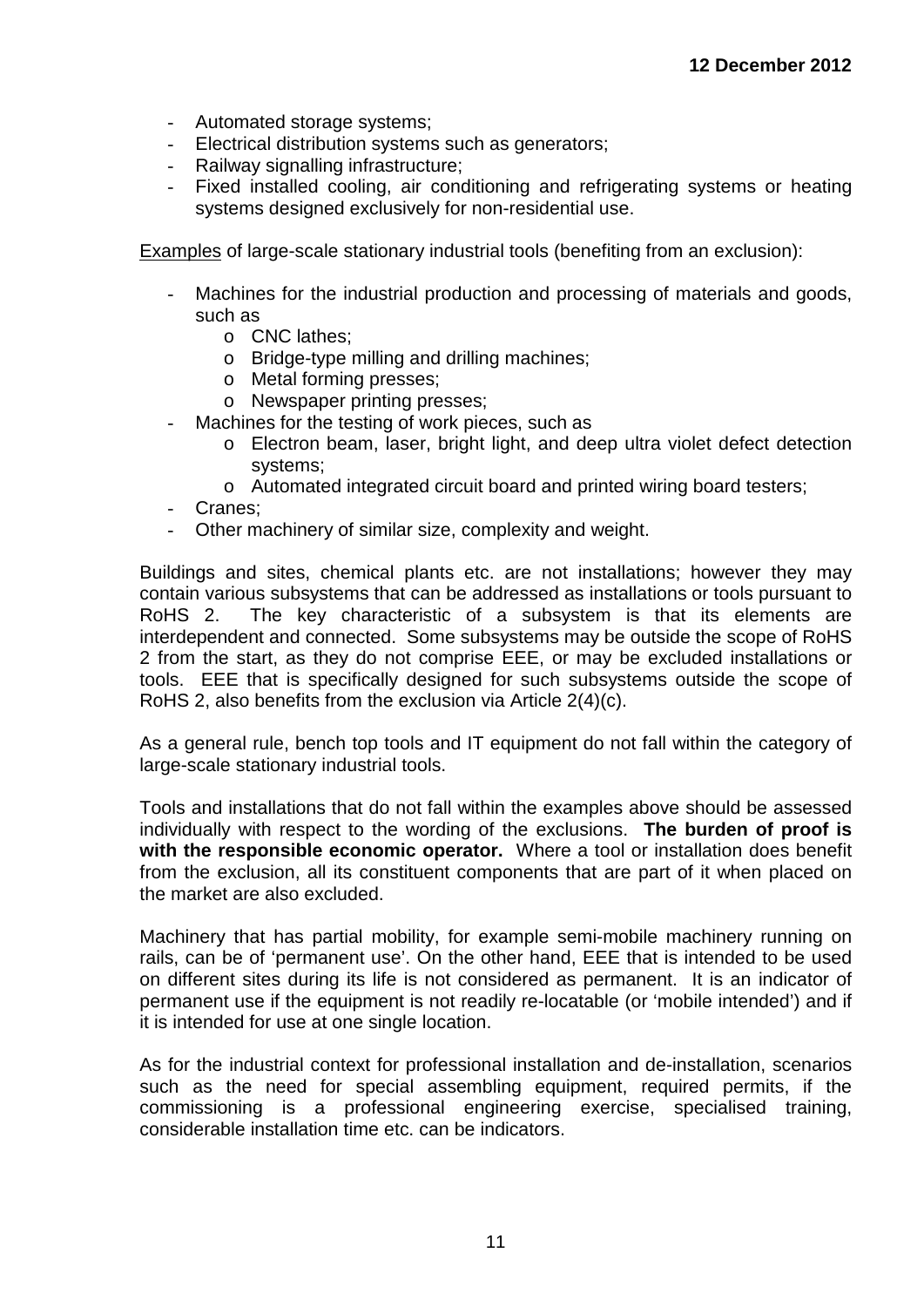As regards "large-scale", this is especially relevant to tools such as stand-alone industrial machines placed individually on the market. "Large-scale" can be used to identify and differentiate between tools because of their size, weight, capacity, throughput or other performance related criteria. It also relates to tool or installation complexity, and to the effort needed for installing, operating, maintaining and deinstalling a tool or an installation.

One possible way of introducing a direct size criterion relates to transportation. The following guidance metrics and qualitative criteria can be applied for installations. If the **installation** exceeds the minimum requirements for **one** of the following criteria, it can be considered large-scale:

- If, when installing or de-installing the installation, it is too large to be moved in an ISO 20 foot container because the total sum of its parts as transported is larger than 5,71m x 2,35m x 2,39m, it can be considered large-scale.
- The maximum weight of many road trucks is 44 tonnes. Thus if, when installing or de-installing the installation, it is too heavy to be moved by a 44 tonne road truck, because the total sum of its parts as transported weighs more than the truck's load capacity, it can be considered large-scale.
- If heavy-duty cranes are needed for installation or de-installation, the installation can be considered large-scale.
- An installation that does not fit within a normal industrial environment, without the environment needing structural modification, can be considered large-scale. Examples for modifications are modified access areas, strengthened foundations etc.
- If an installation has a rated power greater than 375 kW, it can be considered large-scale.

#### This is only an indicative list.

As explained above, "large-scale" does not necessarily have the same meaning for tools and installations. Tools that are large-scale in comparison to smaller industrial tools can be significantly smaller than large-scale installations. Therefore, tools do not need to match the above listed criteria for installations. However if they do, they are in any case large-scale. The following criteria can be applied to tools as installed, but specific guidance metrics should be developed.<sup>[12](#page-9-0)</sup> Any of the following criteria can be an indicator:

- Dimensions (for guidance see above listed examples of tools);
	- o Tool size;
	- o Size, movement or force of moving parts;
- Weight (for guidance see above listed examples of tools).

Where the size or weight of a tool or an installation is close to the guidance metrics for large-scale, or where it is difficult to determine its exact size or weight with regard to

<span id="page-11-0"></span> $12$  In order to ensure legal certainty, specific guidance metrics for large-scale tools based on available technical data should be developed in the course of the implementation and enforcement of RoHS 2, and incorporated in a revised version of this guidance document. The benchmarks for large tools should be between and significantly different from those for large household appliances as discussed under WEEE 2, and those for large installations as listed in this document.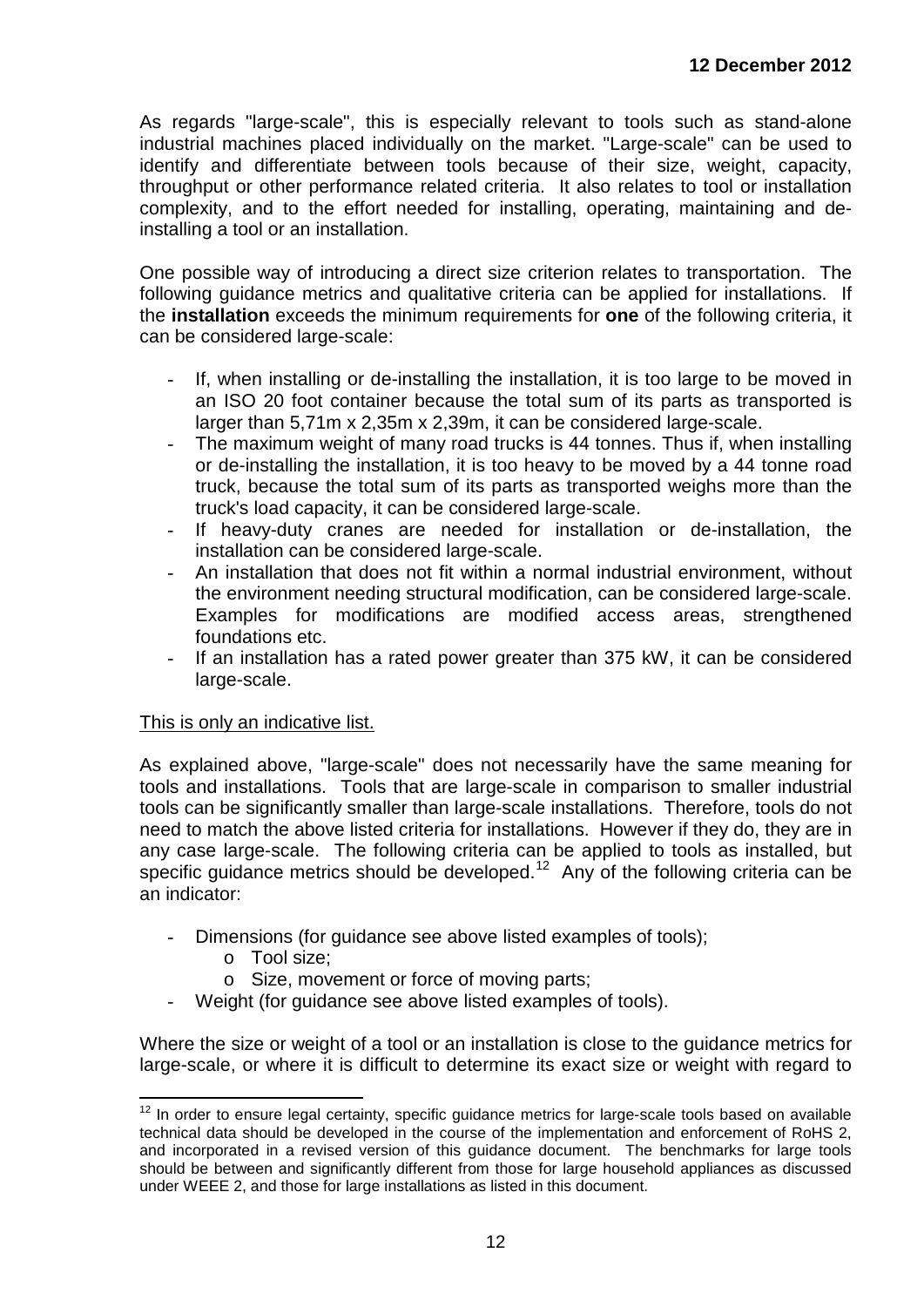its classification as large-scale, complexity or required utilities may be taken into consideration as a qualitative indicator. An indicator of complexity is that the tool consists of several hundred components interrelated to form subsystems for process parameters which comprise the tool's intended function. Indicative utilities may include special power connections and utility connections other than clean dry air or water supply and drain, such as high pressure compressed gas supply, vacuum lines, toxic or heat exhaust connections, or chemical supply lines and drains.

#### <span id="page-12-0"></span>*Q3.2 Does the LSSIT/LSFI scope exclusion also cover equipment such as IT and telecommunication equipment, medical devices or industrial monitoring and control instruments?*

In principle, scope exclusions can apply to any of the Annex I product categories. However, any equipment which is not specifically designed and installed as part of an excluded tool or installation, is in the scope of this Directive. Smoke detectors, computers and cables are examples of equipment that are in scope.

#### <span id="page-12-1"></span>*Q3.3 Who is responsible for items that are to be used in LSSIT/LSFIs?*

Pursuant to Article 2(4)(c), read in conjunction with Article 2 (4)(d) and (e), RoHS 2 does not apply to equipment which is specifically designed, and is to be installed, as part of LSSIT or LSFI. Whilst the obligations which the Directive imposes on the manufacturer of EEE and the different actors in the distribution chain will therefore not apply as such with regard to said equipment, a given manufacturer may nevertheless have to ensure and establish that the conditions laid down in Article 2 (4)(c) are fulfilled. The other actors may then have to provide documentation and information to this extent. Despite the absence of installers' obligations in the text of the RoHS Directive, one cannot exclude that the installer who does not manufacture the equipment at issue would have to bear such documentation and information responsibilities.

## <span id="page-12-2"></span>**4. Scope – Other Exclusions**

#### <span id="page-12-3"></span>*Q4.1 What is meant by "specifically designed equipment" (Article 2(4)c and Article 2(4)j)*

"Specifically designed" equipment is mentioned in two of the Directive's exclusions (Article  $2(4)(c)$  and Article  $2(4)(i)$ ). All exclusions in Article  $2(4)$  are exclusive to their nature. This means that equipment that can be used according to the exclusion, but also for purposes within the scope of RoHS 2, will need to comply. The wording "specifically designed", as stated in Article  $2(4)(c)$  and Article  $2(4)(i)$ , reflects this principle.

The exclusion in Article 2(4)(c) applies to equipment that is specifically designed to be fitted into another piece of equipment that is itself excluded from scope.

Specifically designed EEE normally means that it is tailor made; it is designed to meet the need of a specific application. For example, for EEE to be specifically designed to a LSFI it needs to be designed, dimensioned and customised according to the need of the application.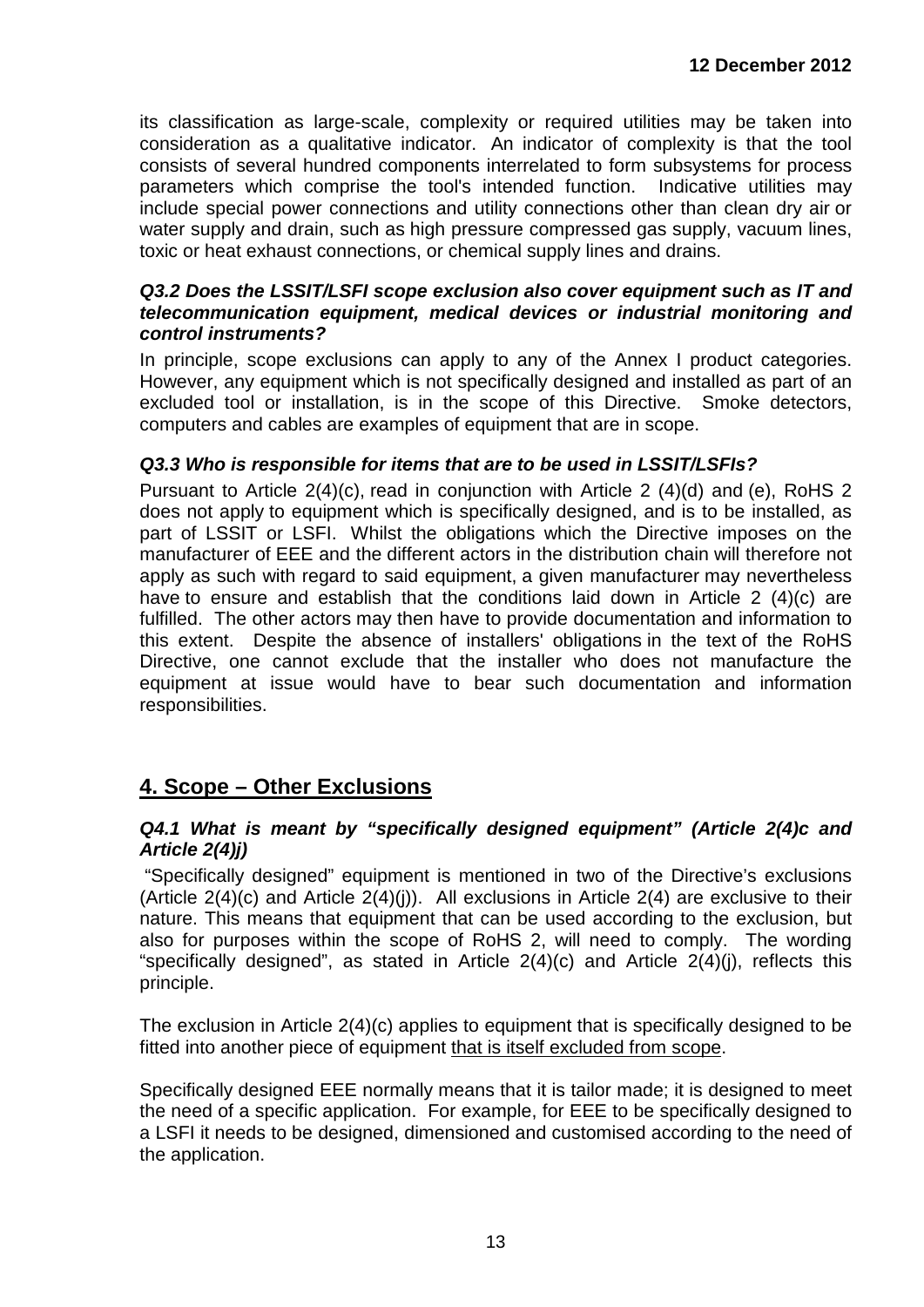For 'specifically designed' EEE to benefit from the exclusion of  $2(4)(c)$  it must be intended only to be installed in another type of equipment that is excluded. Thus if a particular EEE can function in excluded and in scope equipment, it would be in scope unless it can be demonstrated (e.g. with sales documents, installation instructions, marketing literature, etc.) that it is only to be installed in an excluded equipment." See also questions 4.4 to 4.6.

The exclusion in Article 2(4)(j) applies to equipment that is designed for the sole purpose of research and development. Equipment that could be used for R&D purposes, but also for example monitoring and control, do not benefit from the exclusion but should comply with the requirements. See also Q4.2 about the R&D exclusion.

#### <span id="page-13-0"></span>*Q4.2 Is R&D equipment excluded from RoHS 2?*

Equipment specifically designed solely for the purpose of research and development, which is made available solely on a business-to-business basis, are excluded from the scope of RoHS 2. This is because if this type of equipment were to fall within scope of RoHS 2, it could place a burden on research, scientific advancement, development and innovation in the EU.

'Research and Development' (R&D) are activities which directly contribute to achieving advances in science or technology. EEE designed solely to achieve these objectives and only made available on a business to business basis meets the criteria and are excluded from the scope of RoHS 2.

This exclusion will only apply to specialised EEE that are custom built solely for very specific R&D applications. Standard equipment such as monitoring devices or instruments for chemical analysis and other laboratory equipment that can be used both for R&D applications and in commercial or other applications, will not benefit from this exclusion. Neither does it apply to equipment designed and put on the market to test, validate or monitor R&D equipment and/or prototypes as that equipment would belong to category 9.

In order to benefit from the R&D exclusion, the equipment concerned should be custom made for a specific client or a small number of clients involved in scientific research or prototype product development.

Examples of EEE that may benefit from this exclusion include:

- non-finished products such as prototype or sample/test EEE
- in-house custom built "development vehicles" used solely for development, test, validation and evaluation of such non-finished products, including the evaluation of regulatory compliance, product performance and determination of customer acceptability

This type of EEE belongs to the conceptual, developmental, design or pre-production stage and is as such designed for R&D use.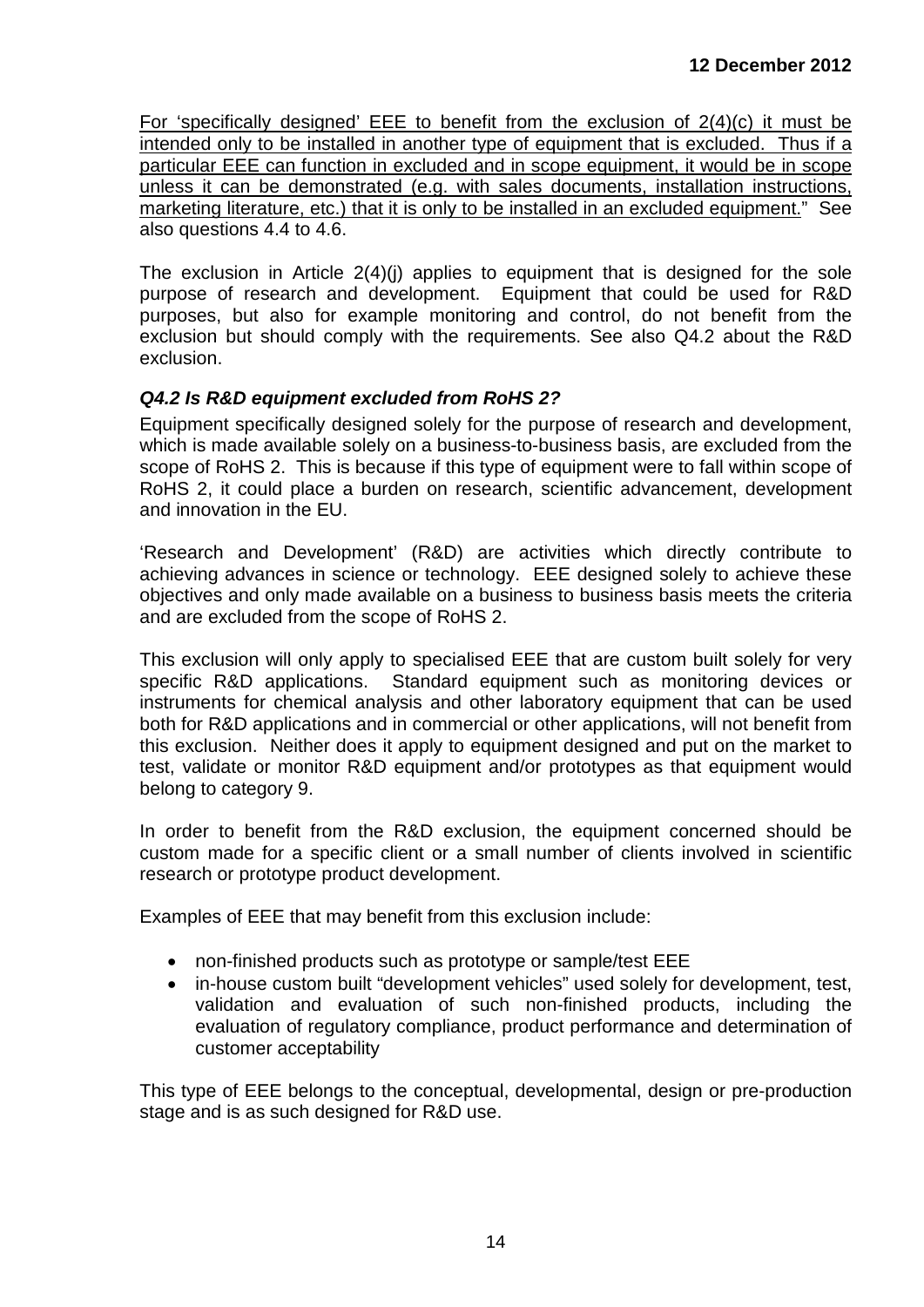## <span id="page-14-0"></span>*Q4.3 Are EEE built into buildings outside of scope?*

Article 2(4)(c) refers to "another type of equipment" which is outside the scope of the directive. Buildings are not considered equipment for the purposes of RoHS 2. Therefore equipment that is installed in a building cannot be excluded on the basis of Article 2(4)(c). Installations in a building may be excluded if they meet the criteria of LSSIT or LSFI; see section 3 for guidance.

### <span id="page-14-1"></span>*Q4.4 What is meant by "multiple" or "dual" use?*

EEE with "multiple use" or "dual use" have uses that are inside and outside the scope.

The term "dual use" is widely used by industry and enforcement authorities in the same sense as "multiple use" above. In the context of the WEEE Directive (2002/96/EC), "dual use" however refers to the distinction between consumer and professional use. This distinction is not relevant in RoHS 2; the same requirements are applied to EEE regardless of their sector of use.

#### <span id="page-14-2"></span>*Q4.5 If EEE has multiple uses of which one is in the scope of RoHS 2, does the EEE have to comply"?*

EEE that is intended to have at least one use within the scope of RoHS 2 has to comply with the provisions of the directive. For instance, a fridge that could be installed in either a commercial vehicle or a hotel room is included within the scope (even though the first example is excluded via Article 2(4)(f) in conjunction with Article 2(4)(c))Non-road mobile machinery that is made available to both professionals and consumers, for example via their point of sale, will also have to comply. Likewise, EEE that can be used for the protection of the essential interests of the security of Member States, but has also other uses, will be in scope and have to comply.

The term 'intended use' is explained in the Blue Guide.

#### <span id="page-14-3"></span>*Q4.6 Can multiple use EEE that is non-compliant be sold for the use in excluded products?*

When a non-compliant EEE is placed or made available on the market for an excluded use, the economic operator placing it or making it available on the market is responsible for having full knowledge of the intended use of the equipment. Therefore each economic operator is responsible for assuring that the EEE is only made available for the uses outside of the scope of RoHS 2 (Article 11).

## <span id="page-14-4"></span>**5. Scope – Cables**

## <span id="page-14-5"></span>*Q5.1 Are cables within the scope of RoHS 2?*

Generally from 3 January 2013 cables are in scope of RoHS2, unless they specifically belong to an EEE or a combination of EEE that is outside the scope of RoHS 2. Cables that are used for the transfer of electrical currents or electromagnetic fields are EEE.<sup>[13](#page-11-0)</sup> Cables that fall within one of the product categories of RoHS 1 were already in

<span id="page-14-7"></span><span id="page-14-6"></span><sup>&</sup>lt;sup>13</sup> Optical cables are not EEE and therefore not in scope of RoHS 2. See Q7.2.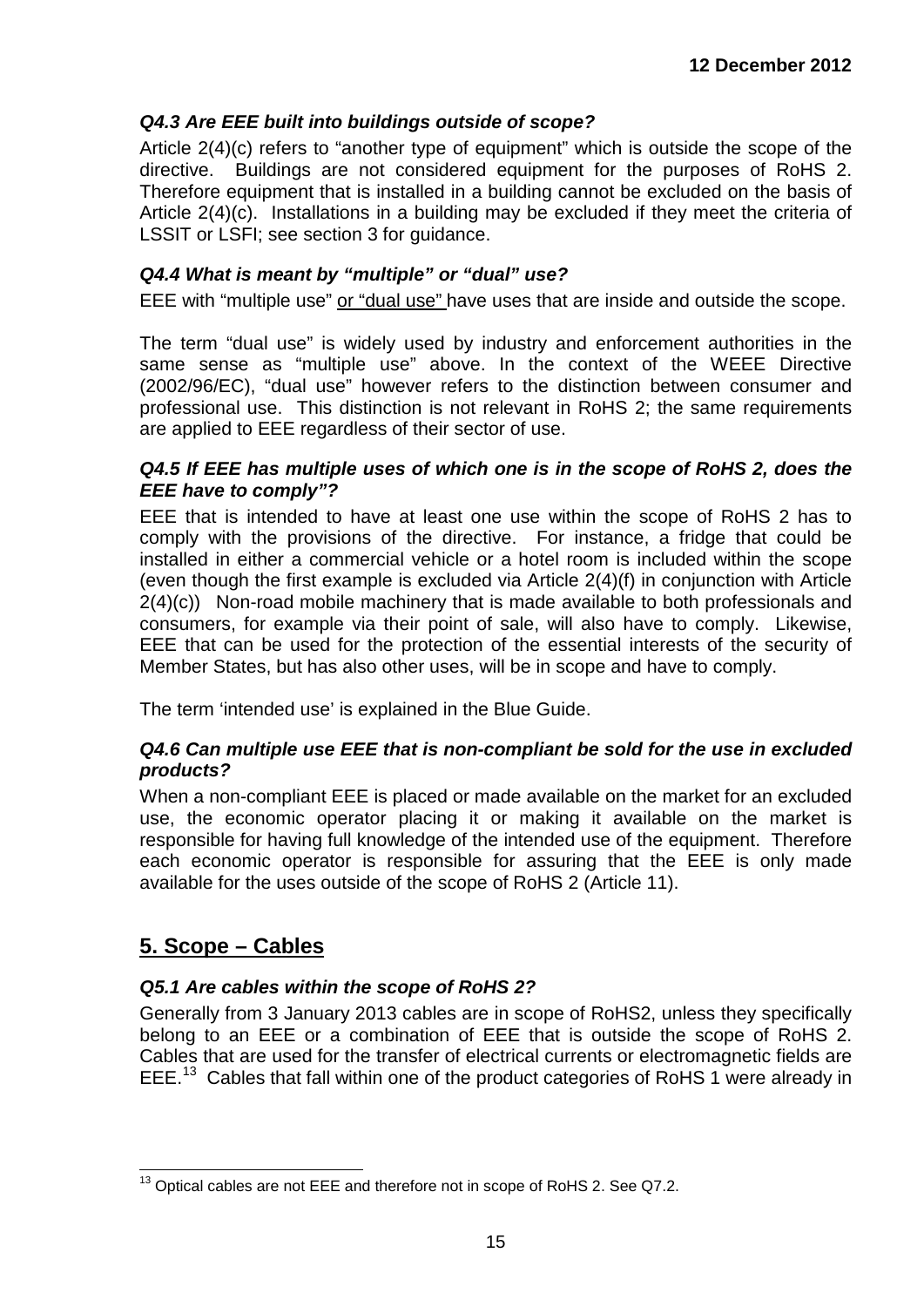the scope of RoHS  $1.^{14}$  $1.^{14}$  $1.^{14}$  This is already reflected in the Commission's RoHS 1  $FAOs.<sup>15</sup>$  $FAOs.<sup>15</sup>$  $FAOs.<sup>15</sup>$ 

In order to place a cable in a specific category, the type and intended use of the cable must be taken into consideration. Specialised cables such as SCART-cables, HDMIcables and network-cables, which are used for example in voice, data and video transfer, are in categories 3 or 4. Non-finished cables such as cable reels without plugs were not in the scope of RoHS1 and can be classified as category 11. Cables that were not in the scope of RoHS 1 are exempted from the RoHS provisions until 22 July 2019.[16](#page-15-4)

Cables can form part of another EEE placed on the market, or they can be placed on the market individually. Cables that form part of an EEE can be internal (permanently attached) or external (externally connected and removable, but sold together or marketed/shipped for use with the EEE). Cables specifically intended for medical equipment and monitoring and control equipment will come under the RoHS provisions on the appropriate dates.

#### <span id="page-15-0"></span>*Q5.2 What are the requirements for internal wires and internal cables?*

Internal wires are not cables. Internal wiring in any EEE that is within the scope of RoHS 2 must simply meet the material restrictions like all other parts of the EEE; there is no individual CE marking and DoC requirement. If an EEE is subject to a transition period or a scope exclusion, the same applies to the internal wiring. The same principle applies to permanently attached cables, e.g. most lamp cables.

#### <span id="page-15-1"></span>*Q5.3 What are the requirements for external cables?*

External cables that form part of another EEE because they are sold together or marketed/shipped for use with an EEE, e.g. power cords, must meet the material restrictions but do not need an individual CE marking and Declaration of Conformity if they are covered by the DoC for the EEE and the EEE is CE marked.<sup>17</sup> The cable always follows the same technical requirements as the EEE it belongs to.

External cables placed on the market separately that are not part of another EEE must meet the material restrictions and will need their own Declaration of Conformity and CE marking from the relevant date.

## <span id="page-15-2"></span>**6. General Open Scope**

#### <span id="page-15-3"></span>*Q6.1 Which types of equipment benefit from the exclusions from the scope?*

Non-exhaustive examples of excluded equipment as per the corresponding exclusion in Article 2(4) include the following:

 $14$  Please note that some Member States classified multi-use cables with connectors at both ends such as extension cords and blocks as category 2 already under RoHS 1.

See [http://ec.europa.eu/environment/waste/weee/pdf/faq\\_weee.pdf,](http://ec.europa.eu/environment/waste/weee/pdf/faq_weee.pdf) Q1.17 on modular cabling systems for voice, data and video applications.<br><sup>16</sup> This is also reflected in the Commission Declaration on the scope: see footnote 7.

<span id="page-15-5"></span><span id="page-15-4"></span> $17$  Please note however that other applicable legislation such as the Low Voltage Directive may require individual CE marking and DoC.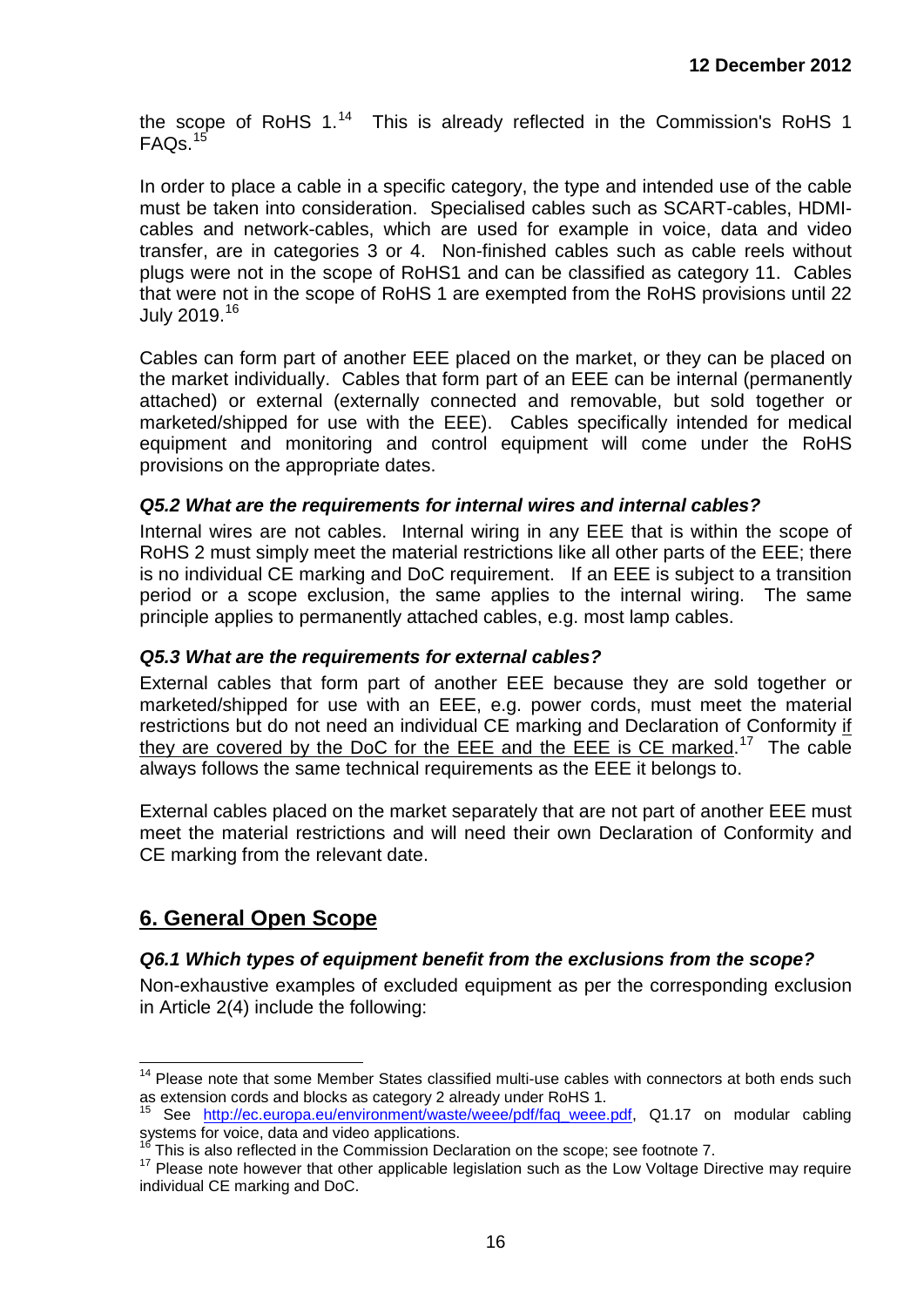| <b>Reference</b>   | <b>Summary Exclusion</b>                              | <b>Example equipment</b>                                                                    |
|--------------------|-------------------------------------------------------|---------------------------------------------------------------------------------------------|
| Article<br>2(4)(a) | Military/security equipment                           | <b>Missiles</b><br><b>Battlefield computers</b>                                             |
| Article<br>2(4)(b) | Designed to be sent into<br>space                     | <b>Satellites</b><br>Space probes                                                           |
| Article<br>2(4)(c) | Part of non-scope<br>equipment                        | Computers specifically built to be<br>installed in aircraft                                 |
| Article<br>2(4)(d) | Large-scale stationary<br>industrial tools<br>(LSSIT) | Production and processing lines<br>Cranes<br>See also Q3.1                                  |
| Article<br>2(4)(e) | Large-scale fixed<br>installations<br>(LSFI)          | Lifts<br>Conveyor transport systems<br>See also Q3.1                                        |
| Article<br>2(4)(f) | Means of transport                                    | Cars, commercial vehicles, aircraft,<br>trains, boats                                       |
| Article<br>2(4)(g) | Non-road mobile machinery<br>(NRMM)                   | <b>Hydraulic excavators</b><br><b>Fork-lifts</b><br>Road maintenance equipment<br>Harvester |
| Article<br>2(4)(h) | Active implantable medical<br>devices                 | Pacemakers                                                                                  |
| Article<br>2(4)(i) | Photovoltaic panels                                   | Solar arrays                                                                                |
| Article<br>2(4)(j) | R&D equipment                                         | Watt balances<br>See also Q4.2                                                              |

#### <span id="page-16-0"></span>*Q6.2 How do I decide which category of EEE a product falls in?*

For some categories of EEE such as medical devices, there is sector specific legislation (for example the Medical Devices Directive,  $93/42/EEC^{18}$  $93/42/EEC^{18}$  $93/42/EEC^{18}$ ) which sets out what types of products are included within its respective scope. In these cases, such sector specific legislation has priority.

The assignment of a product to a category relates primarily to the duration of the exemptions and corresponding transitional arrangements. The duration of the exemptions also depends on the equipment category. Detailed information on the duration of exemptions is contained in Q9.1.

Regarding transitional arrangements, the qualification as EEE of a specific product is not as important as the initial assessment of whether the product is "new to RoHS 2"

<span id="page-16-1"></span><sup>&</sup>lt;sup>18</sup> Council Directive 93/42/EEC of 14 June 1993 concerning medical devices.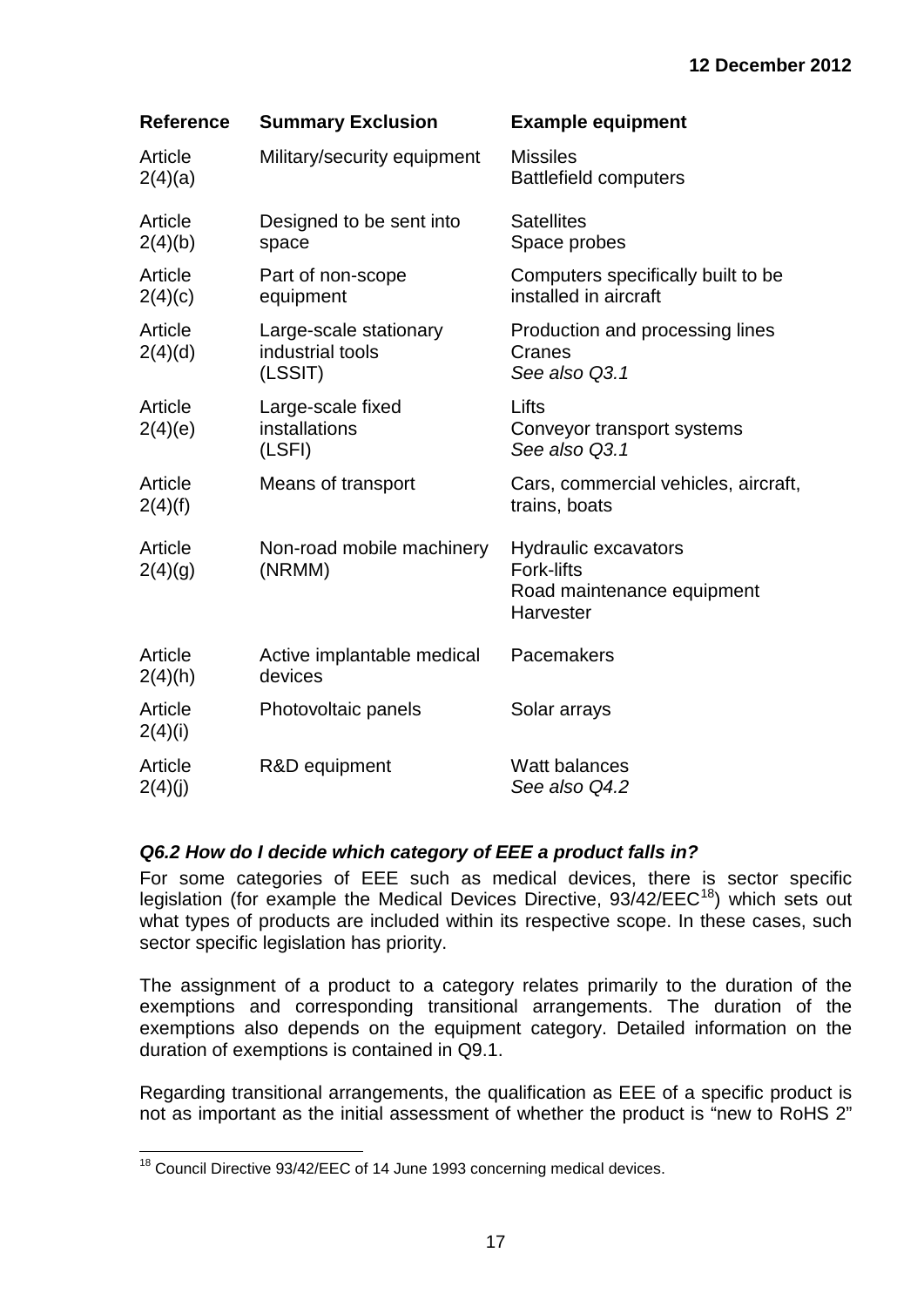or not. Products that are "new to RoHS 2" are not only in the "new" categories 8, 9 and 11, but can also belong to any other category. This decision has to be made on a case-by-case basis.

From 22 July 2019, all provisions in RoHS 2 will apply for all EEE that is not otherwise excluded from scope, and therefore the categories will only be relevant for exemptions.

Whilst this is a decision for the manufacturer or importer, guidance can be sought from the competent authority in the Member State where the manufacturer or importer intends to market the product. By request from the competent authority, for example in an enforcement situation, the manufacturer/importer may need to justify its decision.

#### <span id="page-17-0"></span>*Q6.3 Does RoHS 2 apply to EEE for professional and industrial use?*

Yes. RoHS 2, just as RoHS 1, does not distinguish between EEE for consumer use and EEE for professional and industrial use. In some cases however specific exclusions (Article 2(4)) or timelines (Article 4(3), 4(4) and 4(5)) may apply.

#### <span id="page-17-1"></span>*Q6.4 Are telecommunication networks in scope?*

Yes. RoHS 2 Annex III exemption 7(b), which exempts lead in solder for IT and telecommunication networks sets out that those networks are in scope. The term "IT and telecommunication networks" also includes cable TV and other similar networks.

#### <span id="page-17-2"></span>*Q6.5 Are electric boards in scope?*

This depends on whether the board is placed on the market as a finished EEE product (i.e., for direct use by an end user), or it is placed on the market as a component for further production or integration in to a finished EEE product. An electric panelboard for use in a dwelling is a device upon which various modules (such as circuit breakers) are placed. Both the board in itself and the modules placed upon it are usually standard equipment sold to builders or home owners for direct use and so are within the scope of RoHS 2.

Likewise graphics cards for computers are also deemed within the scope of RoHS 2 if they are supplied as finished products and intended to perform an electrical or electronic function. Such cards, or an empty card, i.e. a card with no components or modules mounted, sold for further production or integration into a finished EEE product are however not finished EEE themselves.

#### <span id="page-17-3"></span>*Q6.6 Are fuse boxes in scope?*

Only if a fuse box is placed on the market for direct use by an end user is in scope.

#### <span id="page-17-4"></span>*Q6.7 Are active RFID tags in scope?*

Yes. RFID tags (active and passive) are in scope and should comply with RoHS 2 as they meet the definition of EEE as set out in Article 3(1), unless they benefit from an exclusion in Article 2(4). They are generally considered category 3.

RFID tags are often used attached to other articles, for example for stock identification or theft control. The RFID tag is in these cases not deemed a part of the article, as it is not intended to function together with the article but rather to be removed prior to shipment or use (for example packaging). In this case, the requirements of RoHS 2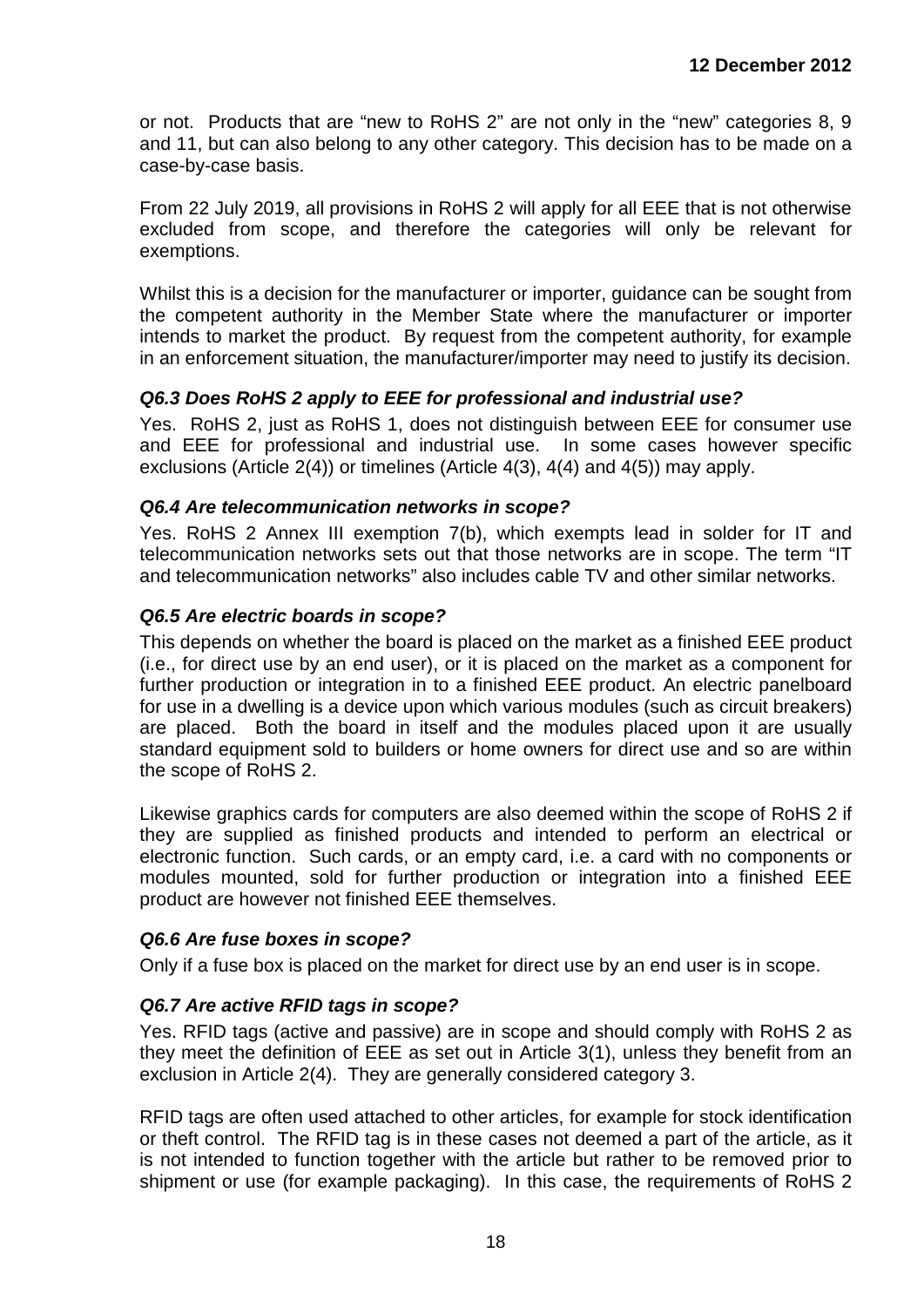should apply to the RFID only and not to the article to which it is attached, unless the attached article is itself EEE and falls under scope.

RFID which are attached permanently to (or are difficult to separate from) appliances/equipment falling into other Categories of RoHS, may be considered a component part of such appliances/equipment and thus be considered under the same category as that appliance/equipment.

#### <span id="page-18-0"></span>*Q6.8 Does packaging have to comply to RoHS 2?*

No. Recital 14 states RoHS is without prejudice to specific waste management legislation therefore packaging pursuant to the Packaging and Packaging Waste Directive<sup>[19](#page-16-1)</sup> (94/62/EC) is outside the scope of RoHS 2.

#### <span id="page-18-1"></span>*Q6.9 How should "professional use" be interpreted? Does it apply only at the first placing on the market, or also at later stages?*

"Professional use", as referred to in the exclusion of non-road mobile machinery and the definition of industrial monitoring and control, refers to the use phase of the EEE. In order for EEE to be marketed for "professional use", its intended end user has to be a professional.

It should also be noted that RoHS 2 does not differentiate between EEE for professional or non-professional use other than in a few exclusions. These exclusions explicitly state that the equipment concerned is made available only for professional use, in order for the exclusion to apply.

In some cases a manufacturer may place EEE on the market with the intent that it is only used for professional use. However a distributor outside the control of the manufacturer may make the EEE available for a non-professional use (for example through sale or hire). In these cases the distributor is modifying the purpose of the EEE and therefore may be taking on the responsibility for the compliance of the EEE (Article 11).

## <span id="page-18-2"></span>**7. EEE, Components and Consumables**

#### <span id="page-18-3"></span>*Q7.1 Is my product EEE as per Articles 3(1) and (3)2?*

There are two elements clarifying the meaning of EEE in RoHS 2:

- $\triangleright$  a general definition of EEE in Article 3(1);
- $\triangleright$  a definition of "dependent" in Article 3(2).

All equipment that has at least one intended function which is dependent on electric current or electromagnetic fields, or that generates or transfers or measures such currents and fields is EEE. Even if the electric function is only a minor element of the equipment, the definition still applies.

<span id="page-18-4"></span>Indicative examples of such EEE are:

<sup>&</sup>lt;sup>19</sup> European Parliament and Council Directive 94/62/EC of 20 December 1994 on packaging and packaging waste.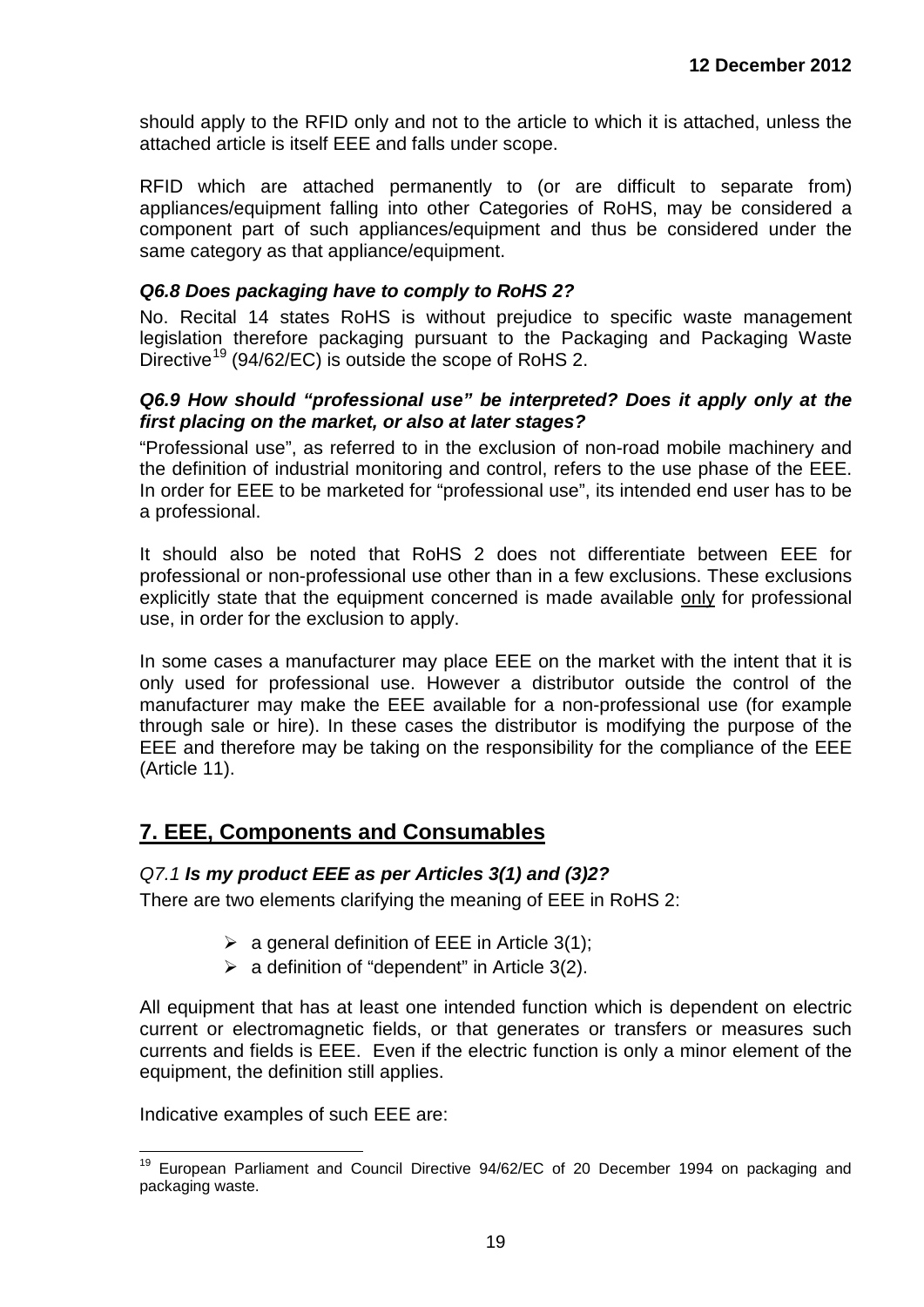- $\triangleright$  a gas cooker with an electrical clock;
- $\triangleright$  a singing teddy bear; sport shoes with lights;
- $\triangleright$  petrol powered equipment with an electric spark for ignition, like lawnmowers.

In all these cases the electric function is an intended and integral part of the product's functionality, and the full functionality of the equipment is at least impaired (i.e. it does not work properly) if that electrical function fails. It is irrelevant where the electricity comes from, or if it is the main energy source.

In order for a product to be EEE, its electricity dependent functions must in principle be integrated.

For the example of a wardrobe with lights, even if sold as a single unit, a distinction between the piece of furniture and the electric/electronic device the piece is or can be equipped with has to be drawn. If the lighting is EEE in itself and both the lighting and the wardrobe can be separated and used as fully functional separate products, only the electric/electronic equipment (the lighting) is in the RoHS 2 scope. The furniture itself would then be outside the scope.

This scenario is different from the example of power tools, lamps and many other types of EEE, most of which are already in the scope of RoHS 1 and are comprised of various detachable electric/electronic and non-electric/electronic parts, which are however only fully functional in combination. These parts are simply integral parts of EEE and have to meet the respective requirements. This is for example reflected in various existing exemptions for non-electric EEE parts.

The substance restrictions of article 4 apply to the whole equipment. All equipment placed on the market and meeting the definition of EEE is in the scope of RoHS 2 under one of the 11 categories in the new Annex I, unless it is otherwise excluded from scope in Article 2(4).

#### <span id="page-19-0"></span>*Q7.2 What does dependent on electric currents or electromagnetic fields mean?*

Dependent on electrical currents or electromagnetic fields means that such currents and fields pass through the electrical or electronic parts of the EEE to fulfil at least one function. Equipment without any electrical or electronic parts such as compact discs (CDs) and optical cables are outside the scope of RoHS 2.

#### <span id="page-19-1"></span>*Q7.3 Do components have to comply with RoHS 2?*

RoHS 2 provides that EEE has to meet the requirements of the Directive. Since **equipment consists of different components**, the EEE itself can only meet the substance requirements if all its components and parts meet the substance restriction requirements of RoHS 2, including non-electronic or non-electric components like fasteners or the plastic case of a desktop computer. Therefore components being used in finished EEE or for repair or upgrade of used EEE, which is in the scope of RoHS 2 must meet the **substance restrictions according to Art. 4 but do not need CE marking.** Components sold as a stand-alone components or if produced to be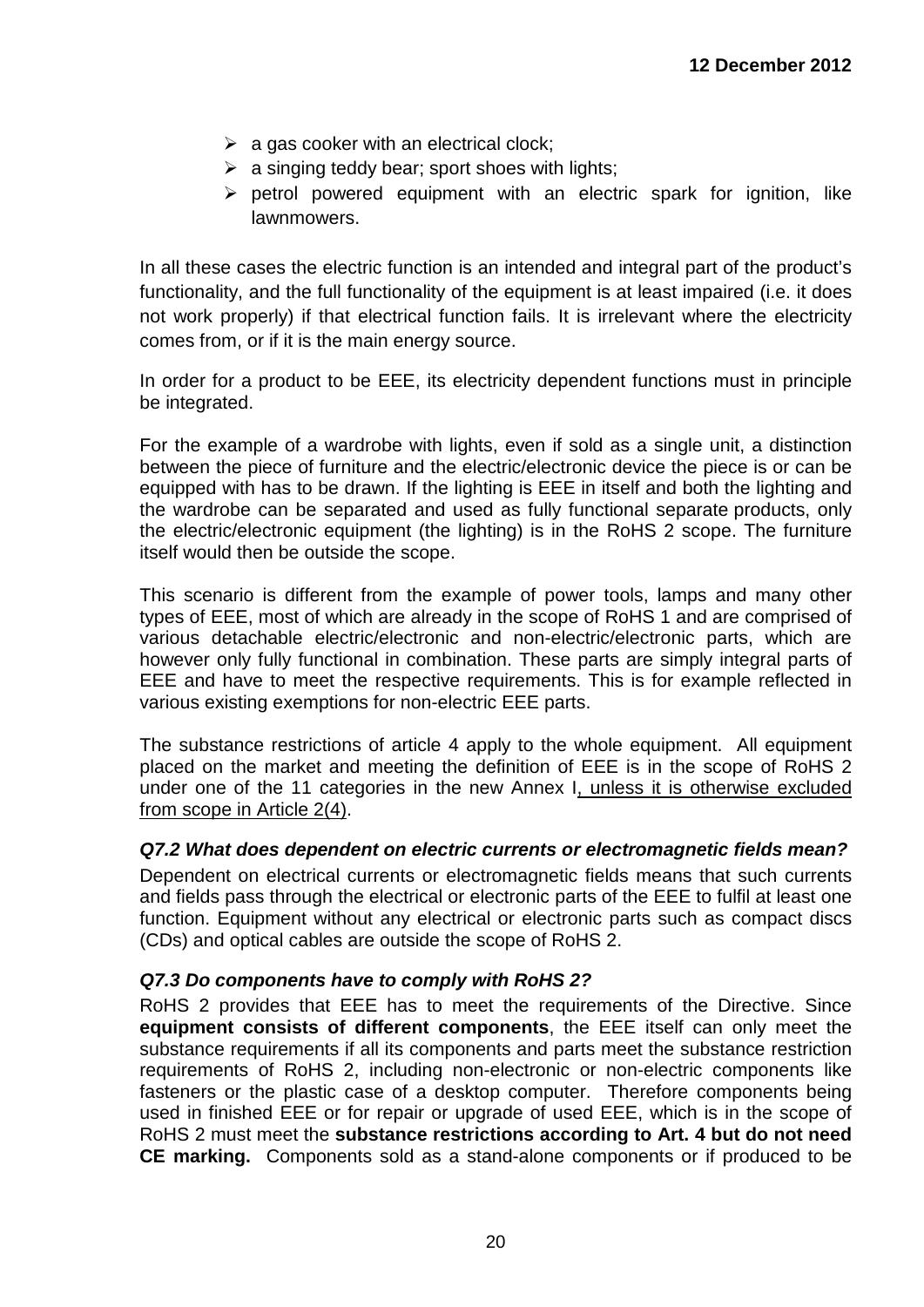used in a product benefiting from an exclusion do not have to be CE marked and do not have to comply with the substance requirements.

#### <span id="page-20-0"></span>*Q7.4 Are consumables in the scope?*

Only consumables with an equipment constituent meeting the now more specific definition of EEE in Article 3(1) and 3(2) such as printer cartridges are EEE and in the scope of RoHS  $2.^{20}$  $2.^{20}$  $2.^{20}$  Consumables that do not meet the definition of EEE (Q7.1), such as soap powder or vacuum cleaner bags, are not equipment and are therefore not in the scope of RoHS 2.

## <span id="page-20-1"></span>**8. CE Marking, Conformity Assessment Procedures including Required Technical Documentation and Declaration of Conformity**

The following section covers **specific points relating to RoHS 2** and should be read in conjunction with the Blue Guide<sup>21</sup>. The remarks on CE marking requirements refer exclusively to RoHS. CE marking may (also) be required on the basis of other applicable legislation, e.g. Low Voltage directive, EMC, R&TTE, Machinery etc.

#### <span id="page-20-2"></span>*Q8.1 What is the New Legislative Framework?*

To remove obstacles to the free circulation of products and to create an efficient and coherent European legal framework with regard to the marketing of products the Commission in 1985 introduced the "New Approach" which was further developed in 1990 by the "Global Approach". The New Legislative Framework<sup>[22](#page-20-4)</sup> (NLF) constitutes the modernisation of the New and the Global Approach. Regulation 765/2008 sets out the requirements for accreditation and market surveillance relating to the marketing of products<sup>[23](#page-20-5)</sup>. Decision 768/2008 sets a common framework for the marketing of products. This includes model provisions to support market surveillance and the application of CE, the marking, definitions of terms commonly used in product legislation (but sometimes used differently at present) and procedures that allow future sectoral legislation to become more consistent and easier to implement. The decision is only binding upon the EU institutions. To be operational, the model provisions of the Decision need to be incorporated into existing Directives when they are next revised. This process is known as "alignment".

Overall, the objective of the NLF is to help the internal market for goods work better and to strengthen and modernise conditions for placing a wide range of products on the EU-market. The package of measures within the NLF

- improves the market surveillance rules, to better protect both consumers and professionals, including imports from third countries;
- boosts the quality of the conformity assessment of products through clearer and stronger rules on the requirements for the notification of assessment bodies;

<span id="page-20-6"></span><sup>&</sup>lt;sup>20</sup> According to the RoHS 1 FAQs, all consumables were outside the scope of RoHS 1. Products newly<br>in scope such as printer cartridges therefore benefit from the Article 2(2) grace period.

<span id="page-20-4"></span><span id="page-20-3"></span><sup>&</sup>lt;sup>21</sup> [http://ec.europa.eu/enterprise/policies/single-market-goods/files/blue-guide/guidepublic\\_en.pdf](http://ec.europa.eu/enterprise/policies/single-market-goods/files/blue-guide/guidepublic_en.pdf)<br><sup>22</sup>http://ec.europa.eu/enterprise/policies/single-market-goods/regulatory-policies-common-rules-for[products/new-legislative-framework/](http://ec.europa.eu/enterprise/policies/single-market-goods/regulatory-policies-common-rules-for-products/new-legislative-framework/)

<span id="page-20-5"></span>[<sup>23</sup>http://eur-lex.europa.eu/LexUriServ/LexUriServ.do?uri=OJ:L:2008:218:0030:0047:en:PDF](http://eur-lex.europa.eu/LexUriServ/LexUriServ.do?uri=OJ:L:2008:218:0030:0047:en:PDF)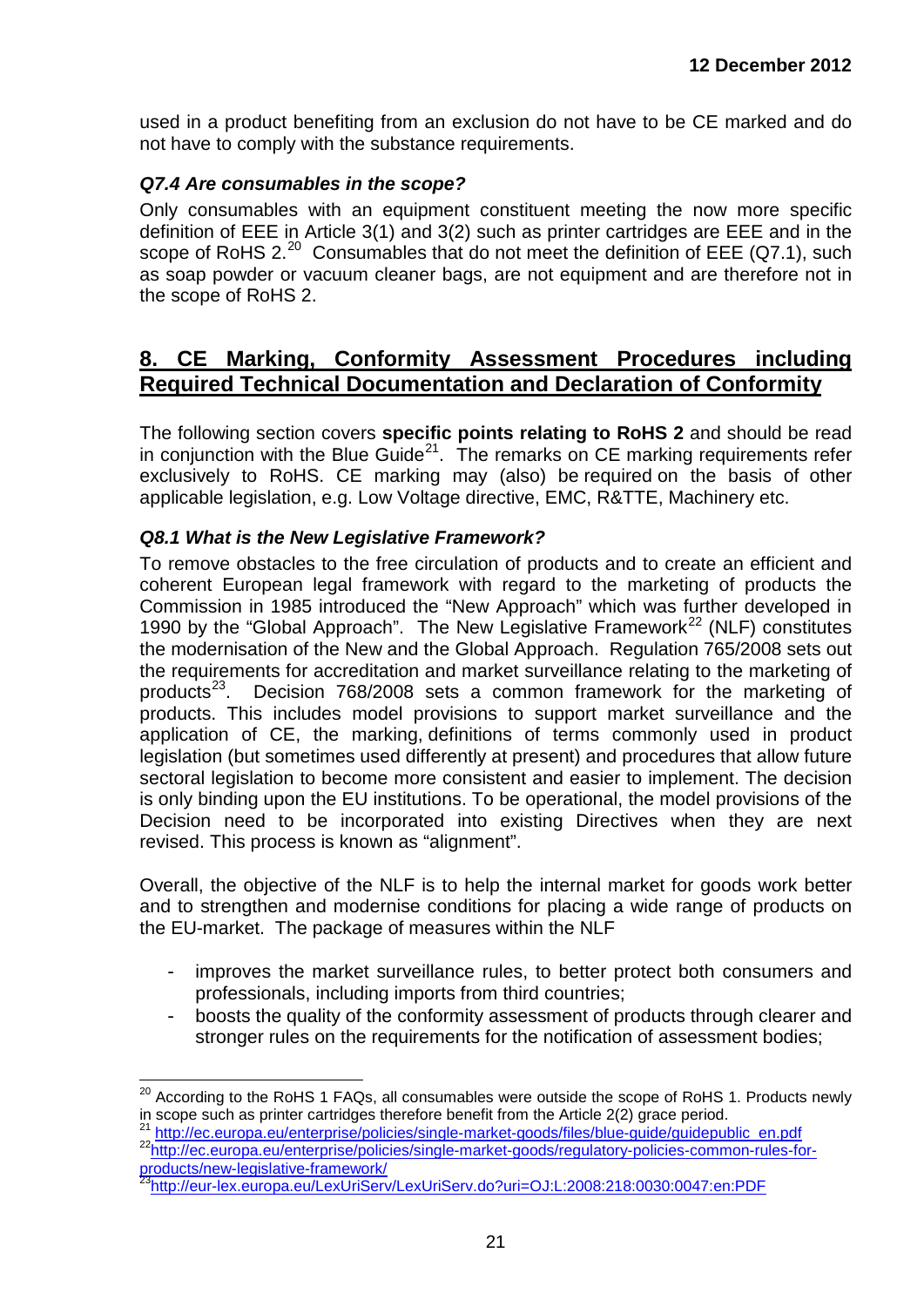- clarifies the meaning of CE marking; and
- establishes a common legal framework for industrial products in the form of a toolbox of measures for use in future legislation.

## <span id="page-21-0"></span>*Q8.2 What is a Declaration of Conformity (DoC)?*

When a product is placed on the market the manufacturer or the authorised representative established within the EU are obliged to draw up an EU DoC as part of the conformity assessment procedure. This declaration must ensure that the requirements of the applicable Directive have been satisfied, i.e. with regard to RoHS 2 the electrical or electronic equipment is in compliance with the substance restrictions of RoHS 2. Pursuant to Article 5 of Commission Decision 768/2008/EC (common framework for the marketing of products) legislation requiring a DoC shall provide that a single declaration shall be drawn up in respect of all relevant Union Acts that apply. In light of this, single declarations should be encouraged.

#### <span id="page-21-1"></span>*Q8.3 What do I need to include in my technical documentation?*

Article 7(b) of RoHS 2 requires the manufacturer to draw up the required technical documentation and carry out the internal production control procedure in line with module A of Annex II to Decision No 768/2008/EC (common framework for the marketing of products) or have it carried out on the manufacturer's behalf. Hence, the requirements for the technical documentation can be found in that same Annex II of the Decision under module A. CENELEC have produced a Harmonised European Standard on the required technical documentation<sup>[24](#page-20-6)</sup> for the presumption of conformity, which provides quidance to satisfy the requirements in 768/2008/EC.

### <span id="page-21-2"></span>*Q8.4 How do I handle the transition to CE marking?*

All EEE within scope must be CE marked and include a reference to RoHS 2  $(2011/65/EU)$  on the DoC from the date when the substance restrictions apply.<sup>[25](#page-21-4)</sup> Where EEE falling within the scope of RoHS 2 and meeting the substance restrictions, procedural requirements and other requirements is placed on the market on or after the Directive's entry into force date (21 July 2011), it may be CE marked and include RoHS 2 on its DoC even if the substance restrictions do not yet apply.

#### <span id="page-21-3"></span>*Q8.5 Do spare parts and sub-assemblies need to be CE marked and have a DoC?*

Article 3 distinguishes between EEE (Article 3(1)) and spare parts (Article 3(27)). Article 4 requires EEE and spare parts to comply with the substance restrictions but the requirements for affixing CE marks under Article 15 only apply to finished EEE. Therefore spare parts that are not finished EEE (Article 3(1)) do not have to be CE marked or have a DoC. Spare parts are not finished EEE when they are marketed for the repair, reuse, updating or upgrading of specific EEE.

Products that are finished EEE such as some graphic cards need to be CE marked and have a DoC. The same also applies to sub-assemblies, except for subassemblies that are supplied for further integration into EEE by a manufacturer or

<span id="page-21-5"></span><sup>&</sup>lt;sup>24</sup> EN50581:2012: Technical documentation for the assessment of electrical and electronic products with respect to the restriction of hazardous substances. Reference in the Official Journal of the European Union: European Union:

<span id="page-21-4"></span><sup>&</sup>lt;u><http://eur-lex.europa.eu/LexUriServ/LexUriServ.do?uri=OJ:C:2012:363:0006:0007:EN:PDF></u><br><sup>25</sup> See also question 2.4.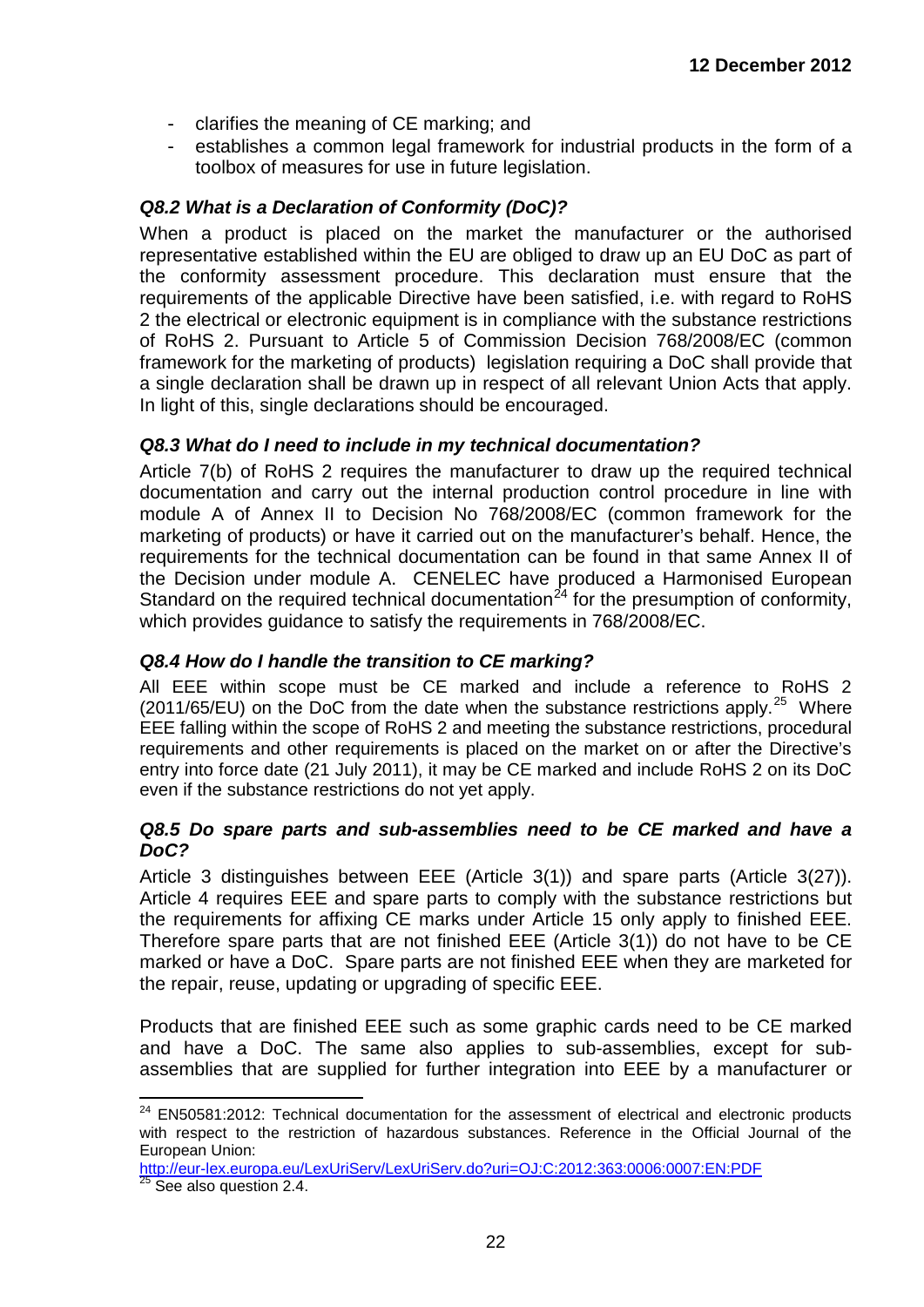integrator in which case no separate CE marking or DoC is required as they are already covered by the DoC of the EEE.

#### <span id="page-22-0"></span>*Q8.6 Do I need to CE mark and have a DoC for RoHS 2 for equipment in categories 8 and 9 and other equipment newly entering the scope before the substance restrictions apply?*

Article 2(2) states that non-compliant products that were outside the scope of RoHS 1 but inside the scope of RoHS 2 have full market access until 22 July 2019, unless there are specific application dates in Articles 4(3) and 4(4). For the purposes of Article 2(2), non-compliant not only means that these products do not need to comply with the substance restrictions but also with the procedural requirements under RoHS 2, including DoC and CE marking. Therefore, although there is no transitional phase for the DoC and CE marking, categories 8 and 9 equipment does not need to be CE marked or include 'RoHS 2' on the DoC until the substance restrictions apply. Other EEE outside the scope of RoHS 1 and inside the scope of RoHS 2 will not require CE marking or a DoC for RoHS 2 unless placed on the market from 23 July 2019.

### <span id="page-22-1"></span>*Q8.7 How do I know if a product is already compliant with the substance restrictions, if the transition period is still ongoing?*

The information on whether EEE that

- is still subject to the transitional period under RoHS 2 and
- is bearing a CE mark

<span id="page-22-2"></span>is already compliant with the substance requirements will be found in the DoC.

#### *Q8.8 In terms of CE marking, is "finished product" (Article 7(c)) and "finished EEE" (Article 15(1)) the same?*

Yes. The Blue Guide (page 15) gives additional guidance on this and suggests that for the purposes of the directive terms such as 'electrical and electronic equipment' can be read as 'electrical and electronic product' where this aids clarity of meaning. Therefore, for the purposes of Article 7 and Article 15 the terms product and EEE should be considered to have the same meaning and be interchangeable.

#### <span id="page-22-3"></span>*Q8.9 If RoHS 2 applies to a whole product, should I prepare a DoC and CE related technical documentation for the non-EEE part?*

The DoC should reference the product as placed on the market under Article 4. This would normally be the model number or similar description of the whole product as placed on the market.

RoHS 2 applies to the equipment and all its constituent parts, for example an electric power tool sold together with adjusting tools and case. However, RoHS 2 does not apply to any manuals, documentation, consumables etc. that do not have an equipment constituent as well as any packaging intended to be discarded soon after putting the equipment into service. Technical documentation required by Article 7(b) should include compliance information on all constituent parts of the product as described above.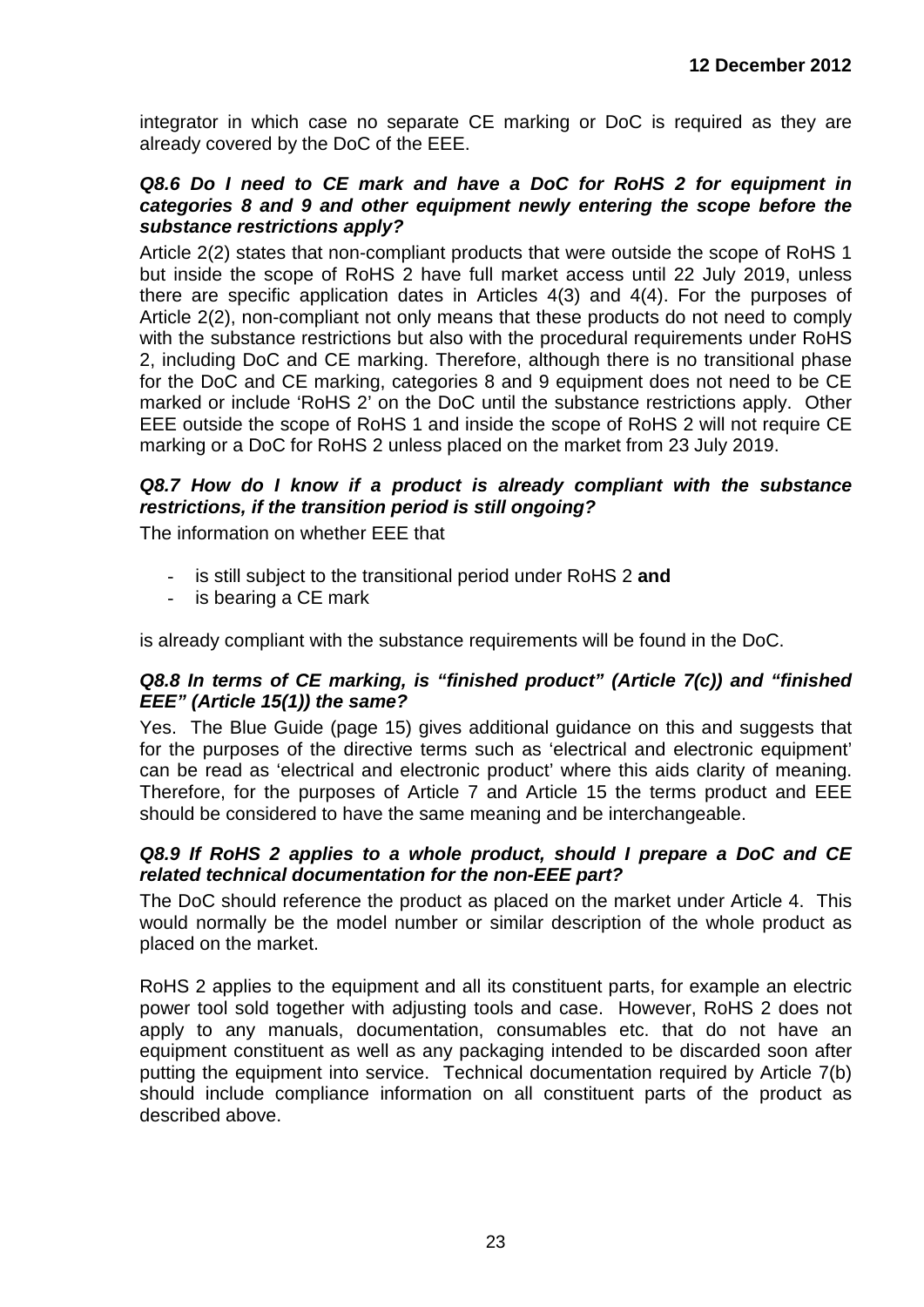#### <span id="page-23-0"></span>*Q8.10 How can Harmonised Standards be used to demonstrate compliance?*

The Blue Guide (4.3, page 29) gives guidance on the presumption of conformity including the use of harmonised standards.

#### <span id="page-23-1"></span>*Q8.11 What does a CE mark on EEE mean with regard to the restricted substances?*

CE marking symbolises the conformity of the product with the applicable EU requirements imposed on the manufacturer. The CE marking affixed to a product therefore is a declaration by the person responsible that

- the product conforms to all applicable EU provisions, and
- the appropriate conformity assessment procedures have been carried out.

From 2<sup>nd</sup> January 2013 EEE in scope that bears a CE marking is presumed to be in conformity with the requirements of RoHS 2 and therefore is presumed not to contain more than the tolerated maximum concentration values as mentioned in Annexes II, III and IV of RoHS 2.

#### <span id="page-23-2"></span>*Q8.12 Can I have any RoHS marks other than the CE mark?*

From 2nd January 2013, CE marking shall be the **only** marking which attests the conformity of the product with the requirements of RoHS 2. Pursuant to EC/765/2008 markings, signs or inscriptions that are likely to mislead third parties regarding the meaning or form of the CE marking shall be prohibited.

#### <span id="page-23-3"></span>*Q8.13 Considering the time span between a product being placed on the market and being examined by a distributor, when does the product need to be in compliance with this directive?*

The product needs to be compliant with the requirements, including identification information, that are applicable at the time of its 'placing on the market' (by the manufacturer or importer). It can thereafter continue to be made available by economic operators in the distribution chain. However, this does not refer to the end of the Article 2(2) grace period for non-compliant products; see Q2.1.

#### <span id="page-23-4"></span>*Q8.14 What are the product marking requirements for traceability reasons?*

Article 7 requires manufacturers to mark equipment with type, batch or serial number or other element allowing its identification. The frequency of marking, whether it is for a product line, batch or individual serial numbers is a matter for business decision.

Where identified non-conformities require action on the part of economic operators, product identification may be used to establish the action required to mitigate that nonconformity and to discriminate between compliant and non-compliant EEE on the market.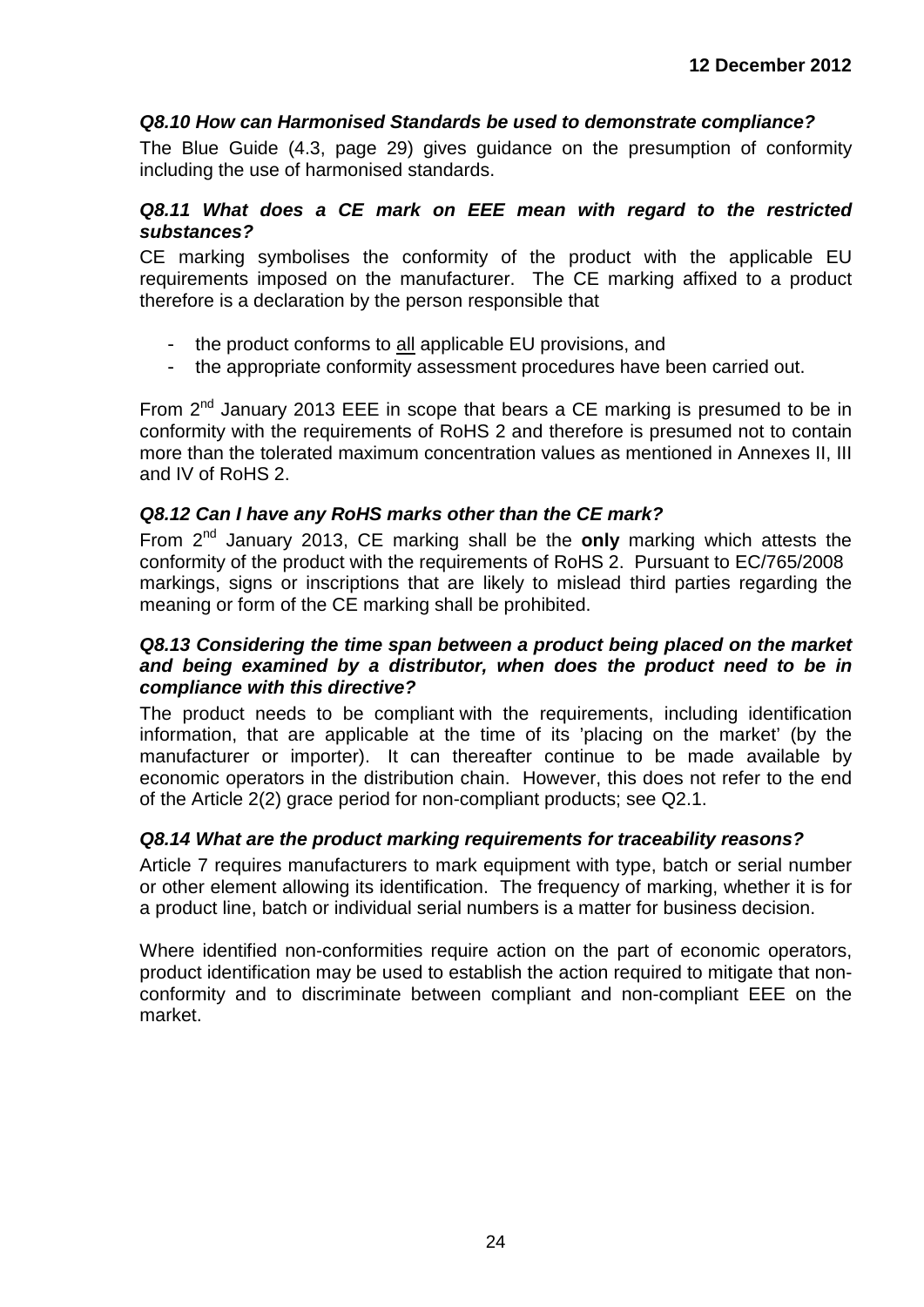## <span id="page-24-0"></span>**9. Substance Restrictions and Exemptions**

#### <span id="page-24-1"></span>*Q9.1 What is the difference between RoHS 1 and RoHS 2 regarding requirements for exemption?*

Several changes with regard to the requirements for exemptions in RoHS 2 have been introduced. These changes are related to procedural aspects as well as the criteria for assessing applications for exemptions. The new procedural aspects are:

- Manufacturers who apply for exemptions have to comply with the minimum requirements in Annex V.
- Deadlines for the Commission for granting, renewing or revoking an exemption are set. Furthermore deadlines for manufacturers for the application for renewal of an exemption are set.
- Transitional measures in case exemptions are not renewed or revoked are defined.

In addition to the two criteria for the assessment of exemptions in RoHS 1 (i.e. practicability, and whether the environmental, health and consumer safety impacts of substitution are negative compared to the use of the restricted substances), a third criterion has been added under RoHS 2. Hence, in the future it also has to be assessed whether the **reliability of the substitutes is ensured**. An exemption can only be granted if at least one of the three criteria justifies the specific use of a restricted substance. Please note that the impact criterion has changed from RoHS 1 to RoHS 2. With RoHS 2, if the overall impact of substituting a restricted substance were negative, this would then justify its exemption.

Additionally, the following parameters have to be taken into account:

- availability of substitutes (new)
- socio-economic impact of substitution (new)

This means that an exemption cannot be based on these parameters only. These are not considered to be as significant as the three criteria mentioned above. If a criterion is fulfilled, the parameters may subsequently influence the decision-making.

With regard to applications for exemptions, these may be submitted by a manufacturer, authorised representative of a manufacturer, or any economic operator in the supply chain as before. Furthermore the maximum exemption duration has been changed and is now to be decided on a case-by-case basis.

Exemptions are listed in two annexes in RoHS 2:

- Annex III: applications exempted from the restrictions on substances, concerning all EEE falling into the scope (including medical devices and monitoring and control instruments)
- Annex IV: applications exempted from the restrictions on substances, specific to medical devices and monitoring and control instruments

Exemptions are now granted for a maximum validity period, and may be renewed only on request (application for renewal) after a case-by-case assessment.

### **RoHS 2 Exemptions – maximum validity periods**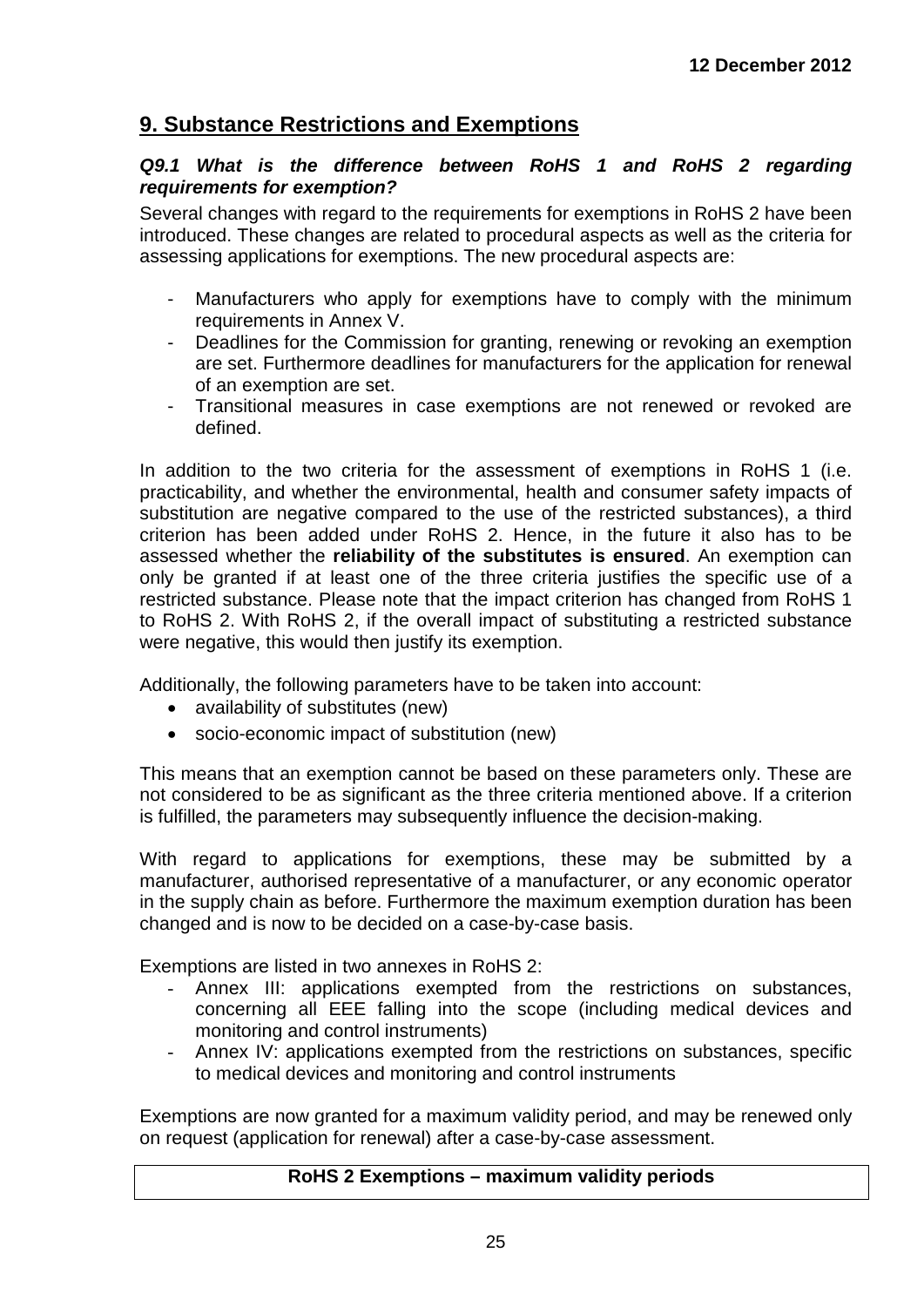| <b>Exemptions</b><br><b>EEE</b><br>categories | <b>Exemptions listed in Annex III</b><br>as at 21 July 2011 |                             | <b>Exemptions listed in Annex IV</b><br>as at 21 July 2011 |                             |
|-----------------------------------------------|-------------------------------------------------------------|-----------------------------|------------------------------------------------------------|-----------------------------|
|                                               | <b>Expiry date</b><br>specified                             | No expiry date<br>specified | <b>Expiry date</b><br>specified                            | No expiry date<br>specified |
| Categories 1 to                               | 22 July 2011 -                                              | 22 July 2011 -              | Not applicable                                             | Not applicable              |
| 7 and 10                                      | specified date                                              | 21 July 2016                |                                                            |                             |
| Categories 8                                  | 22 July 2014 -                                              | 22 July 2014 -              | 22 July 2014 -                                             | 22 July 2014 -              |
| and 9 general                                 | specified date                                              | 21 July 2021                | specified date                                             | 21 July 2021                |
| Category 8 in                                 | 22 July 2016 -                                              | 22 July 2016 -              | 22 July 2016 -                                             | 22 July 2016 -              |
| vitro*                                        | specified date                                              | 21 July 2023                | specified date                                             | 21 July 2023                |
| Category 9                                    | 22 July 2017 -                                              | 22 July 2017 -              | 22 July 2017 -                                             | 22 July 2017 -              |
| industrial*                                   | specified date                                              | 21 July 2024                | specified date                                             | 21 July 2024                |

\* Information about the specified use of exemptions (category 8 in vitro or category 9 industrial) shall be found in the documentation accompanying an application for exemption.

Exemptions listed on annex III and IV will no longer be generally applicable when:

- o Their validity period has expired;
- o They are revoked because the conditions set out in article 5(1)(a) are no longer fulfilled (anyone can apply for revocation assuming they have documentation that can justify it).

## <span id="page-25-0"></span>*Q9.2 Are exemptions granted per company, equipment or application?*

Exemptions are granted for specific substances used in specific applications and not for the whole EEE, nor for a company. Therefore, whoever uses the substances in the specific application can benefit from the exemption.

#### <span id="page-25-1"></span>*Q9.3 Is it possible to check if an exemption has been applied for?*

Yes, once a stakeholder consultation has been announced. All information on applications for exemptions from requirements in RoHS 2 can be found at [http://ec.europa.eu/environment/waste/rohs\\_eee/events\\_rohs1\\_en.htm.](http://ec.europa.eu/environment/waste/rohs_eee/events_rohs1_en.htm)

## <span id="page-25-2"></span>*Q9.4 How will recent exemptions granted under RoHS 1 apply to RoHS 2?*

The recent exemptions granted under RoHS 1 in 2011/534/EU<sup>[26](#page-21-5)</sup> apply until 3 January 2013 but still need to be legally incorporated under RoHS 2 in order to apply afterwards.

<span id="page-25-3"></span><sup>&</sup>lt;sup>26</sup> COMMISSION DECISION of 8 September 2011 amending, for the purposes of adapting to technical progress, the Annex to Directive 2002/95/EC of the European Parliament and of the Council as regards exemptions for applications containing lead or cadmium. Two Commission Delegated Directives pursuant to RoHS 2 Article 5 covering these exemptions are currently under Council and Parliament's scrutiny.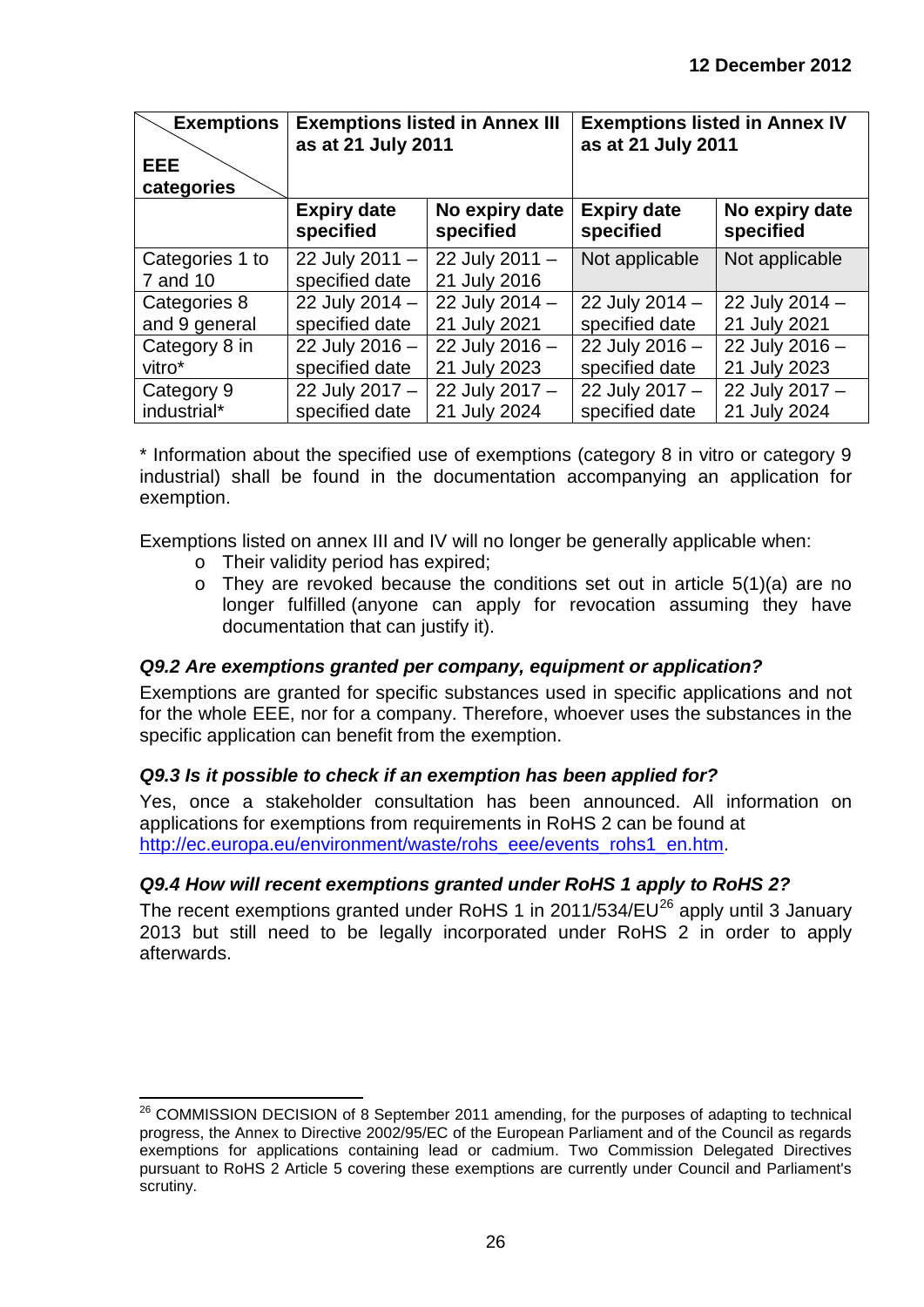#### <span id="page-26-0"></span>*Q9.5 Does the exclusion granted by Article 4(4)(f) apply to all expired exemptions, irrespective of whether or not the text in Annex III or IV explicitly confirms this point?*

Yes, the exclusions granted by Article 4(4)(f) are not limited to those explicitly confirmed in Annex III or Annex IV.

#### <span id="page-26-1"></span>*Q9.6 What are the maximum concentration values for the restricted substances, and how do I make sure that my EEE complies?*

The maximum concentration values referred in Article 4(2) are listed in Annex II to RoHS 2. For lead, mercury, hexavalent chromium, polybrominated biphenyls (PBBs) and polybrominated diphenyl ethers (PBDEs), the maximum concentration is 0.1 % by weight in all homogeneous materials in the EEE. For cadmium, the corresponding maximum concentration is 0.01 % by weight in all homogeneous materials in the EEE.

The Harmonised European Standard<sup>[27](#page-25-3)</sup> EN 50581:2012 specifies technical documentation the manufacturer may compile in order to demonstrate compliance with the substance restrictions in RoHS 2. The technical documentation shall also be in line with Module A in Annex II to Decision 768/2008/EC. The standard should therefore be read in conjunction with Module A.

Member States may still carry out analysis of such EEE as part of their enforcement activities. If such analysis shows a violation of the substance restrictions, the manufacturer of the EEE bears the full responsibility for this despite having assessed the EEE according to the standard.

### <span id="page-26-2"></span>*Q9.7 Do the substance restrictions apply to the production process?*

No. The restrictions only apply to finished EEE. The restricted substances may therefore be used in the production process, as long as they do not violate other regulations and the finished EEE does not contain the substance above the maximum concentration values.

#### <span id="page-26-3"></span>*Q9.8 What is a homogeneous material?*

A homogeneous material is either:

- 1) A material with a uniform composition throughout; or
- 2) A material that consists of a combination of materials, that cannot be disjointed or separated into different materials by mechanical actions such as unscrewing, cutting, crushing, grinding or abrasive processes.

Examples of homogeneous materials include a plastic cover to a computer screen, a copper wire inside a cable, and the solder part of a solder joint.

All EEE consist of many different homogeneous materials and the maximum concentration values are applied to each of the homogeneous materials **individually**.

Any sample taken from EEE by a Member State enforcement authority should not contain the restricted substances above the maximum concentrations unless there is an applicable exemption. Due care and risk considerations should be taken when preparing samples for compliance assessment purposes to assure individual

<span id="page-26-4"></span><sup>&</sup>lt;sup>27</sup> See also question 8.3.